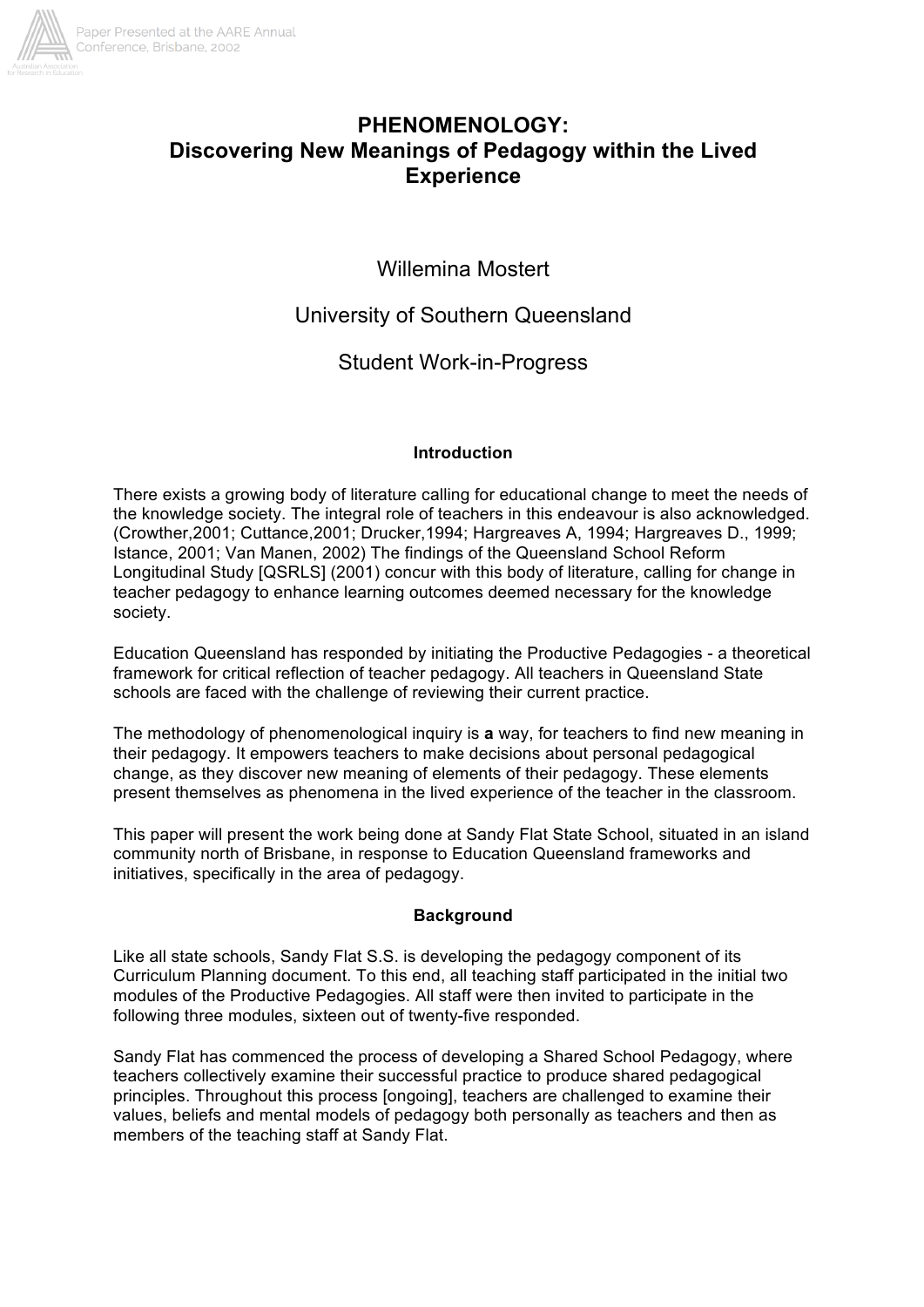

Participation in the Productive Pedagogies and the process for developing shared school pedagogy has also oriented teachers towards their practice in their classroom. Despite this engagement however, there was no evidence to suggest that teachers were engaging in the desired critical reflection. Pedagogy as a notion was still 'out there' - the workshop situation was safe, there had been no call for true 'in here' engagement.

To meet the challenge of pedagogical growth, a methodology was sought that would support teachers to explore and interrogate their pedagogy - to truly critically reflect.

It was decided to test out the methodology of phenomenological inquiry within a learning circle facilitated by the Curriculum Coordinator who was also the facilitator for the Productive Pedagogies. The work of the learning circle would be evaluated to determine if the methodology had merit for inclusion in the Pedagogy component of the Whole School Curriculum Plan, for implementation in 2003.

To fully understand how phenomenological inquiry was used in the learning circle, a brief overview of phenomenology, its essential elements and phenomenological inquiry is necessary.

## **Phenomenology**

"And the end of all our exploring

Will be to arrive where we started

And to know the place for the first time" T.S. Elliot (cited in Yancey, 2001)

Phenomenology is the descriptive methodology of human science, seeking to explore and describe phenomena as they present themselves in the lived world in order to find the meaning of the phenomena for itself. It has its origins in philosophy. It is a discovery-oriented method where the observer needs to have an attitude of openness to let the unexpected meanings emerge. (Giorgi, 1997) It should be made explicit at the outset that phenomenology deals with persons as opposed to subjects. A person is a whole being, complete with past experiences, attitudes, beliefs and values. They live in a world of experience, replete with both cultural and social influence ( Willis, 2001; Van Manen, 1990; Caelli, 2000).

Phenomenology seeks to uncover the meaning of a phenomenon by peeling back the various layers of moral, ethical, social and cultural influence a person encounters in their lifeworld. Phenomenology does not produce new information but rather appropriates and interprets a meaning already implicit to lived experience as its truth (Burch, 1989).

Phenomenologists seek to find the first meaning of phenomena within lived experience, prereflective of external influences.

"Phenomenology must describe what is given to us in immediate experience without being obstructed by pre-conceptions and theoretical notions." (1997, Van Manen, p.184)

## **Essential Elements of Phenomenology**

**Lifeworld** - This is the everyday world we live in with all its' taken-for-granted attitude. This is the world of lived experience. Professor Max Van Manen, a world leader in human science research methods (1997, p.182) quotes from Husserl's (philosopher 1859-1938) last writing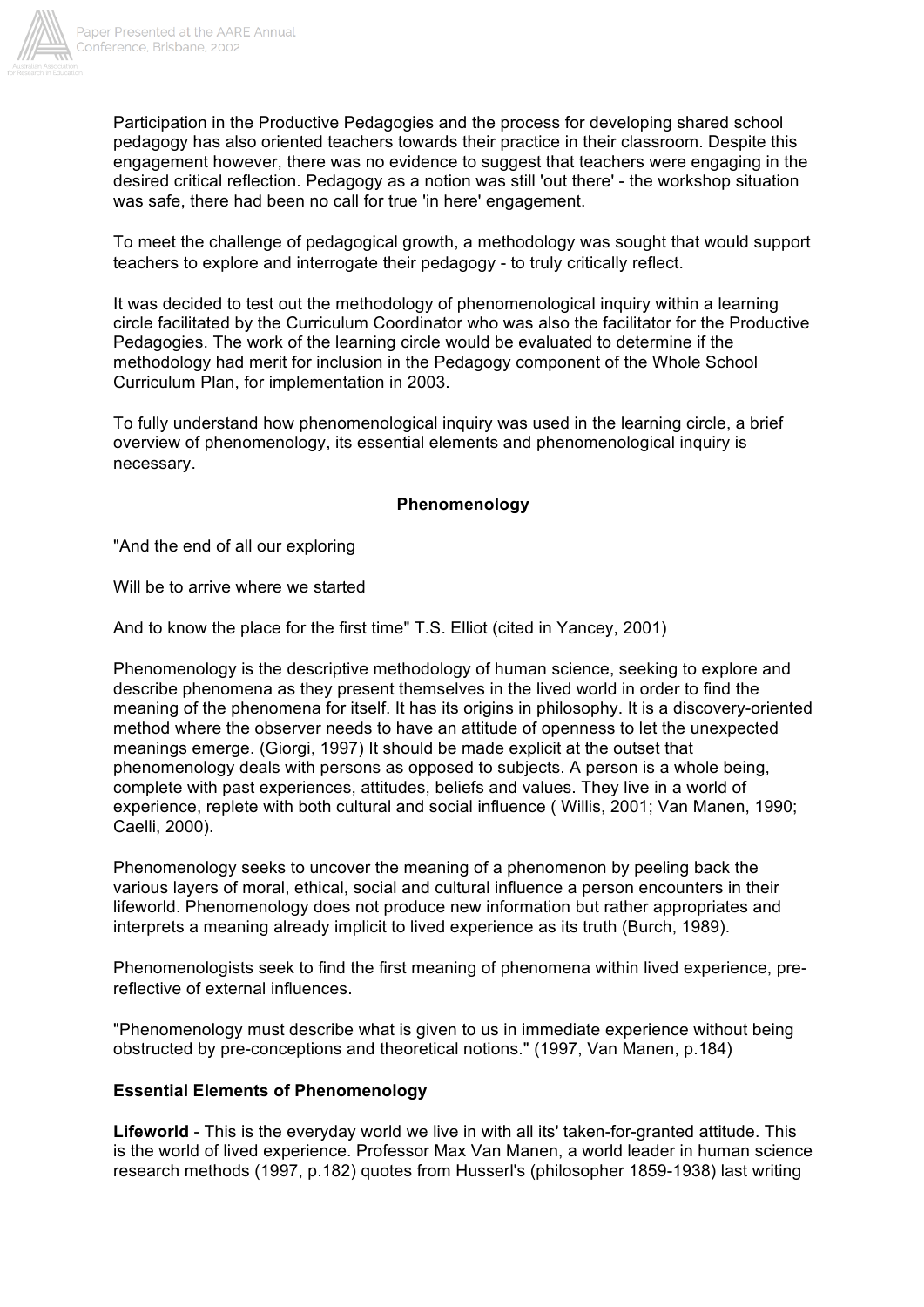

to describe the lifeworld as "the world of immediate experience", the world as "already there" and "pre-given".

The lifeworld is the world as lived by a person, a whole being, complete with worldview, relations and experiences. It is within the lifeworld that the person has the lived experience.

**The Lived Experience** - The lived experience is that which is lived by a person at a given time, in a given place. It is pragmatic and implicates the totality of life. It's already there and is part of our awareness. Van Manen (1997) quotes Dilthey,

> A lived experience does not confront me as something perceived or represented; it is not given to me, but the reality of lived experience is therefor-me because I have reflexive awareness of it, because I possess it immediately as belonging to me in some sense. Only in thought does it become objective. (p. 35)

Lived experience within the lifeworld lies at the very heart of phenomenology, without it there would not be phenomena to investigate and interrogate.

Max van Manen (1997) in his book, *Researching The Lived Experience,* states

"Lived experience is the starting point and the end point of phenomenological research." (p. 36) Elsewhere, he refers to what Bollnow, the German philosopher, calls "the phenomenological nod", where the reader of phenomenological text as it were nods in agreement with the essence of the lived experience as described from within the lifeworld of others

**Consciousness** - In his paper, *The Theory, Practice and Evaluation of the Phenomenological Method as a Qualitative Research Procedure*, Giorgi (1997) states that those things that present themselves in the lived world, need to be part of the consciousness of a person, for them to be spoken of or referred to. Their presence is acknowledged by consciousness. Without being conscious of the presence of a thing, it cannot be part of the lifeworld of a person.

In phenomenology, to explore a given phenomenon in the lifeworld is to explore it first as it is presented to the consciousness of a person, within the context of the lifeworld. The fundamental structure of consciousness is intentional.

**Intentionality** - Van Manen (1997) defines intentionalitiy as the inseparable connectedness of the human being to the world. To further define, he quotes Merleau-Ponty(1964) "the world is revealed to us ready-made and already there".

All thinking is always about something. All doing is always doing something. There is always an object and a subject and these are inextricably linked. All human activity is always oriented. The subject and object of consciousness are related and not distinct.

If a person is emotional (object) then they are emotional about something (subject).

Giorgi (1997) states "the classical way of stating the intentional relation is by noting that to be in a state of desire implies that something is desired."

The orientation to intentionality however, is not always conscious. Intentionality is only available to consciousness upon retrospective reflection.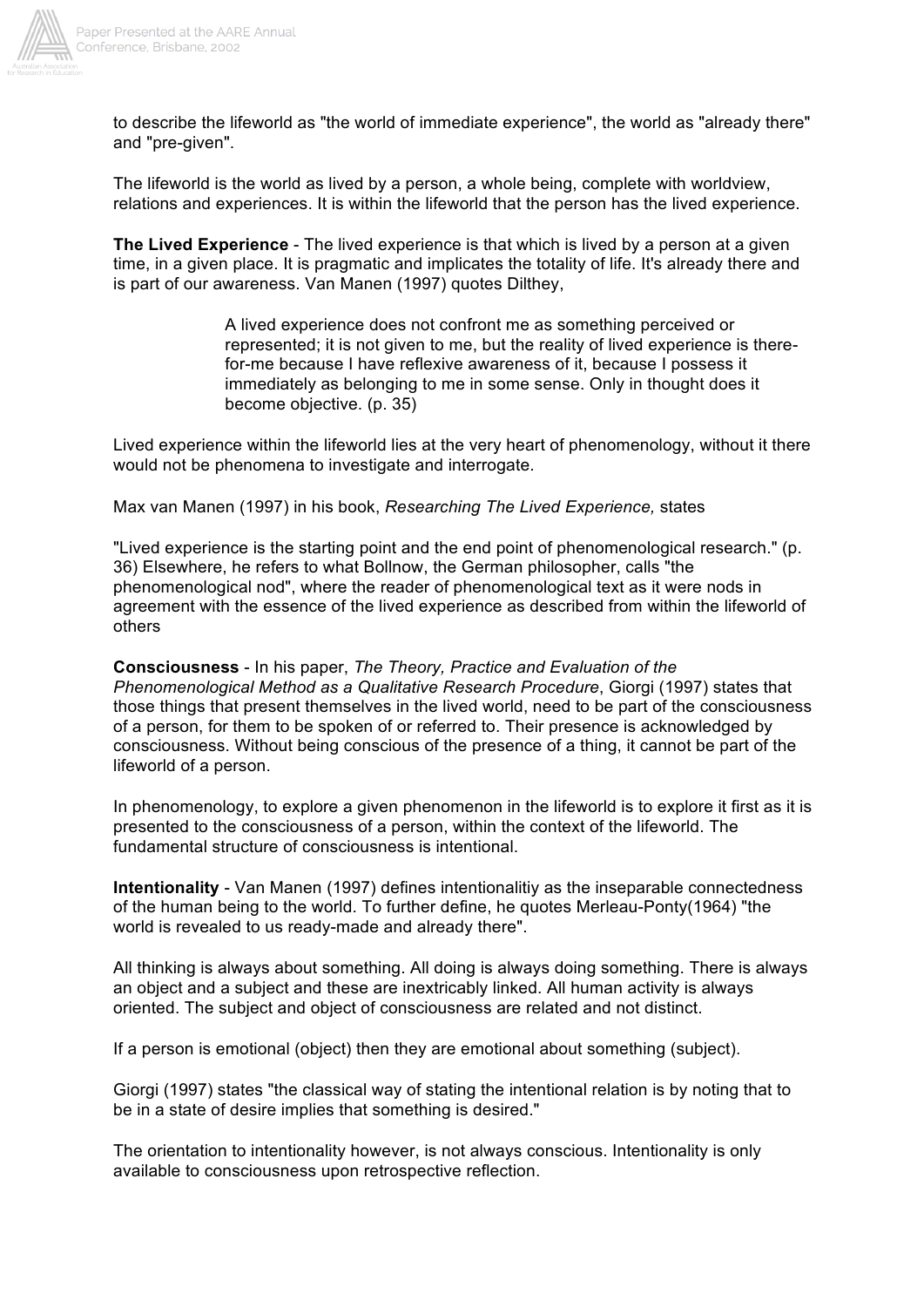

**Reduction** - Merleau-Ponty referred to reductions in thinking to facilitate this reflection on phenomena in the lived world. '...to return to the world as lived, in an enriched and deepened fashion.' (Van Manen, 1997).

Van Manen (1997), drawing on the work of Merleau-Ponty, suggests a number of stages of reduction to discover the essential pre-theoretical understanding of a phenomenon.

- 1. Awakening a sense of wonder and amazement in the world
- 2. Overcoming one's subjective or private feelings, preferences, inclinations or expectations
- 3. To strip away the theories or scientific conceptions and themes which overlay the object of study
- 4. See past the particularity of the lived experience to discover the universal essence of lived meaning.

By reduction, the phenomenological inquirer seeks to determine the essence of the phenomena. These steps could become guideposts to the reflective practice of the observer.

**Essence** - In phenomenology the essence of a thing is it's essential meaning before social and cultural meanings are attached to it. It is the seeking of the essence, the true being, of the "things for themselves" as opposed to how they are experienced in the lifeworld. Van Manen (1997) defines essence as that which makes a thing what it is.

To discover the essence of a thing the inquirer explores the *whatness*, consciously reducing reflective thought. It asks first and foremost, *what is it like?* and after that *what is it like for me in my world?*

As we then explore the lived experience within the lifeworld, bringing the phenomenon to consciousness and aware of intentionality, we attempt to reduce reflection beyond the immediate context and aim to discover the essence or *essentialness* of the phenomena. This is the fibre of phenomenology.

*What then are the phenomena that teachers are to explore in order to enhance their pedagogy? Are they the elements of the Productive Pedagogies?*

*Can each teacher bring these elements into their consciousness and reflect on the intentionality of these elements in their classroom practice? Can they articulate their essential meaning? Are teachers explicitly aware of what constitutes their pedagogy in order to critically reflect upon it?*

These are the questions that motivated the Curriculum Coordinator to investigate this methodology, so enabling the school to make decisions about an effective Pedagogy plan, responding to the Productive Pedagogies, as a component of Whole School Curriculum Planning.

## *How can one then apply phenomenology to education and the work of teachers?*

Van Manen (1997), applies phenomenology in what he refers to as phenomenological inquiry. This paper draws extensively on his work.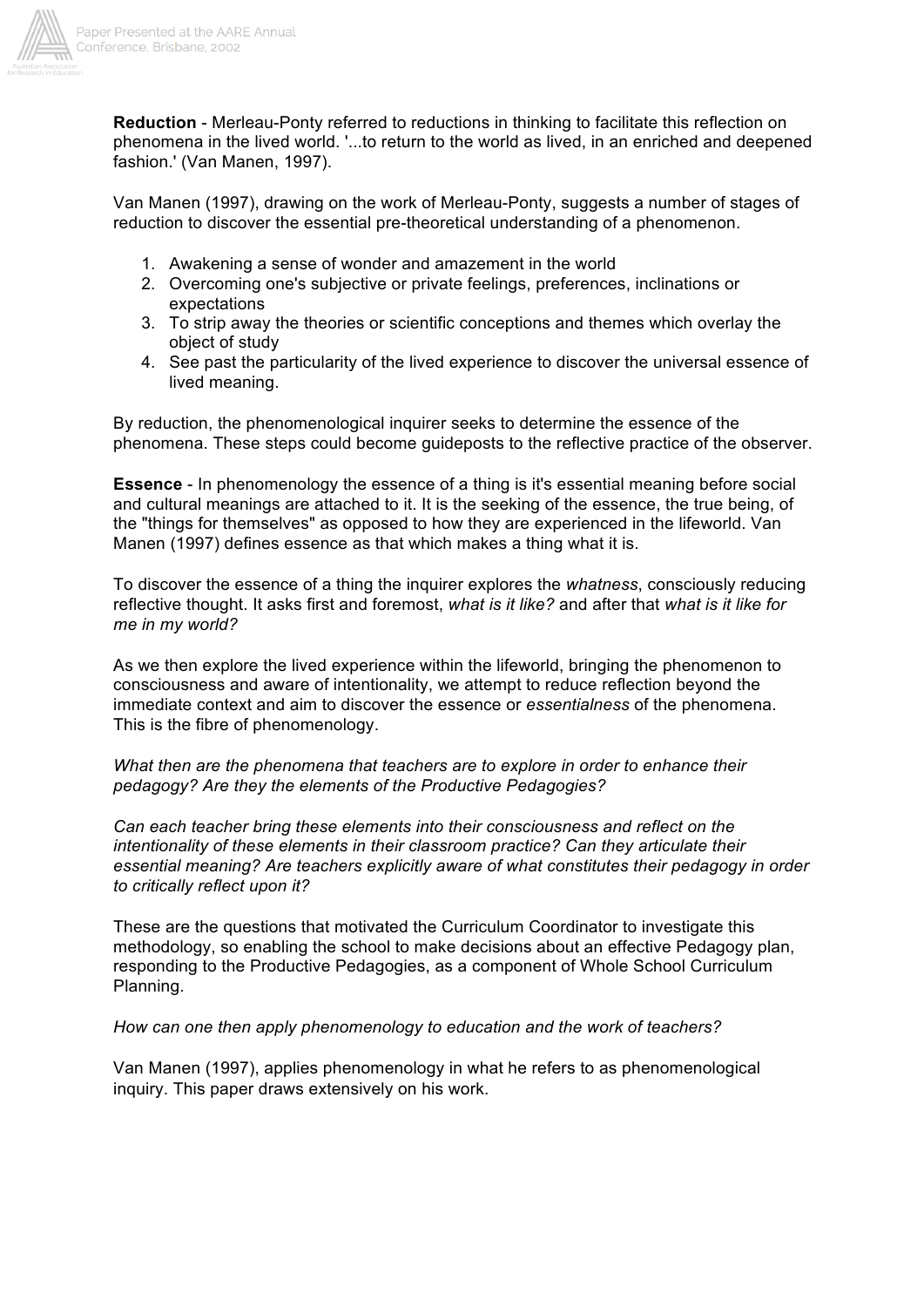

## **Phenomenological Inquiry**

It is not the intention of phenomenological inquiry to mandate the new meaning discovered of a phenomenon as authoritative. Rather, it shows what range of experiences are possible in the world that people [teachers] live, how they can be described and how language has the ability to communicate these experiences to others in their richness.

Van Manen (1997) suggests an elemental methodical structure for hermeneutic (interpretative) phenomenological inquiry. These are as follows:

- 1. turning to a phenomenon which seriously interests us and commits us to the world;
- 2. investigating experience as we live it rather than as we conceptualise it;
- 3. reflecting on the essential themes which characterise the phenomenon;
- 4. describing the phenomenon through the art of writing and rewriting;
- 5. maintaining a strong and oriented pedagogical relation to the phenomenon;
- 6. balancing the research context by considering parts and whole. (p. 31)

Within the above structure lie the elements of phenomenological writing, reflective practice and phenomenological meaning, which will now be briefly discussed.

**Phenomenological Writing -** In phenomenology, to explore is to reflect is to think is to write*.* To write is to put thought on paper. It is inextricably linked with reflection. It is when the questions and thoughts being asked of the phenomena presented in the lifeworld are assembled on paper, that the human science researcher has opportunity to step back and reflect.

The role of phenomenological writing is to convey meaning in description of phenomena for its own sake. There is no one definitive meaning, discovering the essence of the phenomenon is the ultimate goal. Phenomenological writing has been likened to *falling forward into the darkness*, in that it seeks to communicate the not yet known through deep description of what has been lived as whole being in the lifeworld.

Writing describes the richness of the phenomena within the lived experience. It allows the writer to put form and shape to their thoughts. Giorgi (1997) states, "To describe means to give linguistic expression to the object of any given act precisely as it appears....to communicate to others the objects of consciousness to which one is present, precisely as they are presented."

Writing is both the process and product of phenomenological inquiry. The writer writes to inquire of phenomena in the lived world as well as writing to communicate to others the discoveries resulting from the inquiry. Phenomenological writing has the intent of having us *see* what we haven't seen before, of *showing* the phenomenon in a new way.

When the lived experiences are brought to consciousness firstly in thought and secondly on paper, the process of reduction, the peeling back of the layers of influence can begin, seeking to discover the first meaning of the lived experience.

Van Manen (1997) suggests:

The object of human science research is essentially a linguistic project: to make some aspect of our lived world, of our lived experience, reflectively understandable and intelligible....[it is] to construct an animating, evocative description (text) of human actions, behaviours, intentions and experiences as we meet them in the lifeworld . (p 125 & 19)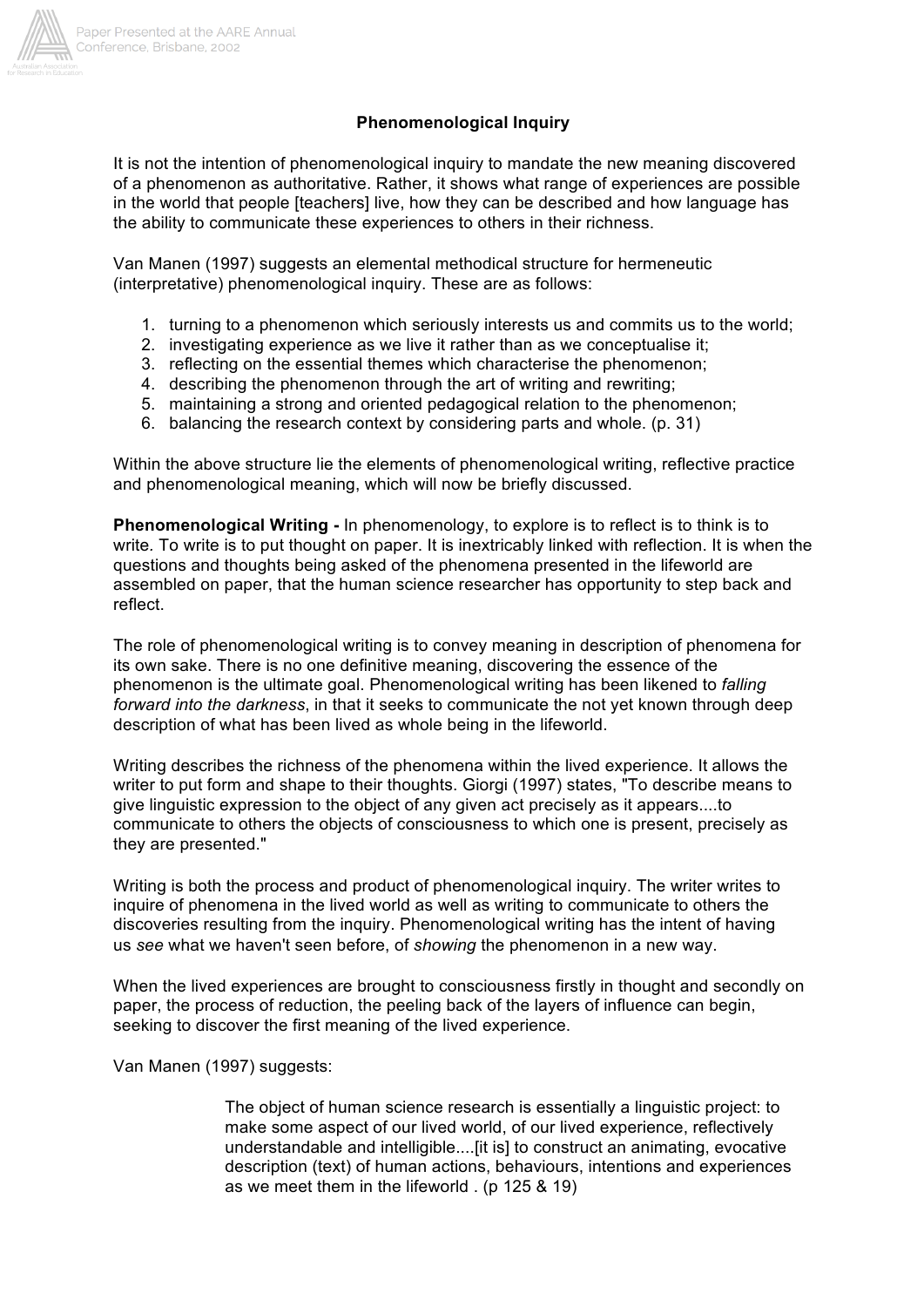

This is often an arduous process with the words never quite encapsulating the richness of thought. They remain an approximation. Some phenomenologists (e.g. Bollnow, cited in Van Manen, 1996) turn to poetry, using metaphor and imagery to convey the silent meanings that are lost in observational description or paraphrase.

**Reflective Practice** - Reflective practice is the primary process of any phenomenological inquiry. There are many and varied definitions of reflective practice in the literature. (Ussher, 2001; Loughran, 1996; Reiman, 1999; Ghaye & Ghaye, 1998; Schon, 1991). Not all of these definitions however encapsulate the deep reflection that is integral to phenomenological inquiry. Many concern themselves only with the technical or contextual aspects of a lived experience.

Van Manen (in Zeichner &Tetelbaum, 1982, cited in Griffiths and Tann, 1992) distinguishes three levels of reflection, each one higher than the last and superseding it.

> The first is concerned with technical application, the second with the underlying assumptions of action, and the worth of competing educational goals and the third and final one, 'critical reflectivity', with moral and ethical issues related to the social, political and economic conditions of educational practice. (p.77)

There are also others who have derived categories or levels within reflective practice, among them Mezirow (1981), Carr and Kemmis (1986) and Habermas (cited in Griffiths and Tann, 1992) Van Manen explains that reflective practice is more than merely making *pedagogical sense* out of past experiences.

To successfully explore and interrogate a phenomenon, the observer needs to look beyond the initial description, needs to peel back the layers of moral, ethical, social and cultural influence to seek the first meaning of the lived experience.

**Phenomenological Meaning** - In phenomenology, all lived experience has meaning. Meaning is multi-layered and multi-dimensional. Human science meaning can only be communicated through text, hence the phenomenological writing. Through reflection, the inquirer comes to distinguish structures within the lived experience, as communicated through the writing, and goes about their interpretation. These experiential structures are also referred to as themes, quite different however to the 'themes' of qualitative research that are often analysed on unambiguous and fairly mechanical application of frequency counts or coding of terms in transcripts.

Making something of a text or lived experience by interpreting its meaning is more accurately a process of insightful invention, discovery or disclosure - grasping and formulating a thematic understanding is not a rule-bound process but a free act of 'seeing' meaning.......Phenomenological themes may be understood as structures of experience. (Van Manen, 1997:79)

Theme is the experience of focus, of meaning. It is at best a simplification, a form of capturing the phenomenon trying to be understood. In identifying theme the inquirer desires to make sense of the lived experience, to be open to discovering new meanings.

To have pedagogical understanding of the themes of the lived experience allows the inquirer to be practically responsive to it. For example, in discovering meaning of the theme of selfdirection in the lived experience of the integrated learning lesson, the inquirer [teacher] is able to pedagogically respond in his/her present lifeworld [classroom].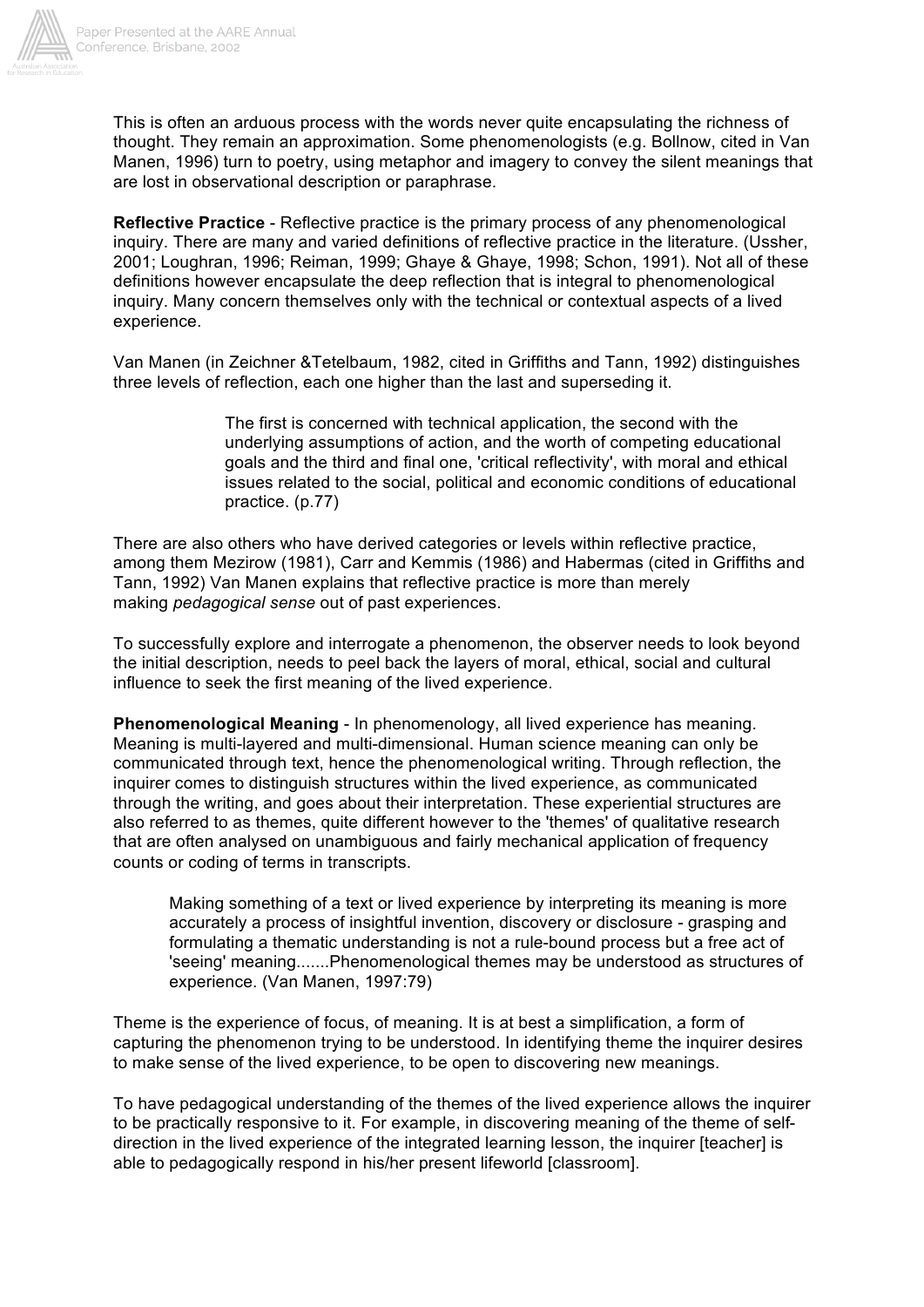

Pedagogy is multi-dimensional*.* Van Manen (1997) suggests the meaning of pedagogy cannot ever be grasped in one definition. It is a practical affair, embedded in the lived experiences of both teacher and student in their lifeworlds. It is found not so much in observational experiences but in the experience of its presence in real life situations.

Pedagogy concerns itself with making decisions about what is appropriate or not appropriate for the educational nurture of the individual child. It is relational.

## **PEDAGOGY: Another meaning from another place**

Pedagogy in Western Europe has a long tradition, dating back over one hundred years. Van Manen (1994) states:

Pedagogy as a form of inquiry, implies that one has a relational knowledge of children, that one 'understands' children and youths: how young people experience things, what they think about, how they look at the world, what they do, and, most importantly, how each child is a unique person. A teacher who does not understand the inner life of a child does not know who it is that he or she is teaching.......a pedagogue is an educator who feels addressed by children, who understands children in a caring way, and who has a personal commitment and interest in children's education and their growth towards mature adulthood. (p.138)

The meaning of pedagogy here encompasses far more than the principles of effective teaching and learning, more than a 'strategy tool-kit'. Van Manen (1991) goes so far as to suggest that it is possible to learn all the techniques [or to know all the Productive Pedagogies] but still remain pedagogically unfit to teach. Further, Van Manen states:

...pedagogy is not just a term used to say the same thing differently. Through the notion of pedagogy we should try to further our understanding of what is essential to the excellence of our educational lives with children. (p.30)

This paper will now turn its attention to the learning circle conducted at Sandy Flat State School. The essential elements of phenomenology and phenomenological inquiry will be explicitly foregrounded in the activities of the learning circle.

## **Discovering new meanings of Social Support in the lived experience:**

# **THE PEDAGOGY LEARNING CIRCLE**

This study examines the extent to which phenomenological inquiry provides teachers with a methodology to facilitate the critical reflection of their pedagogy required of them by the employer, Education Queensland.

## **Background Understandings of Pedagogy**

Pedagogy within the learning circle was understood by the Facilitator to be multi-dimensional and relational. The dimensions of shared school pedagogy, authoritative pedagogy and personal pedagogy were explored. (Andrews, 2002) There was no one definition of pedagogy. The definition of pedagogy in systemic documents was acknowledged, however pedagogy was understood to have a wider meaning as represented in the models below.

There are also elements of authoritative pedagogy, for example the Productive Pedagogies, that teachers have incorporated into their personal pedagogy. Not all that is authoritative,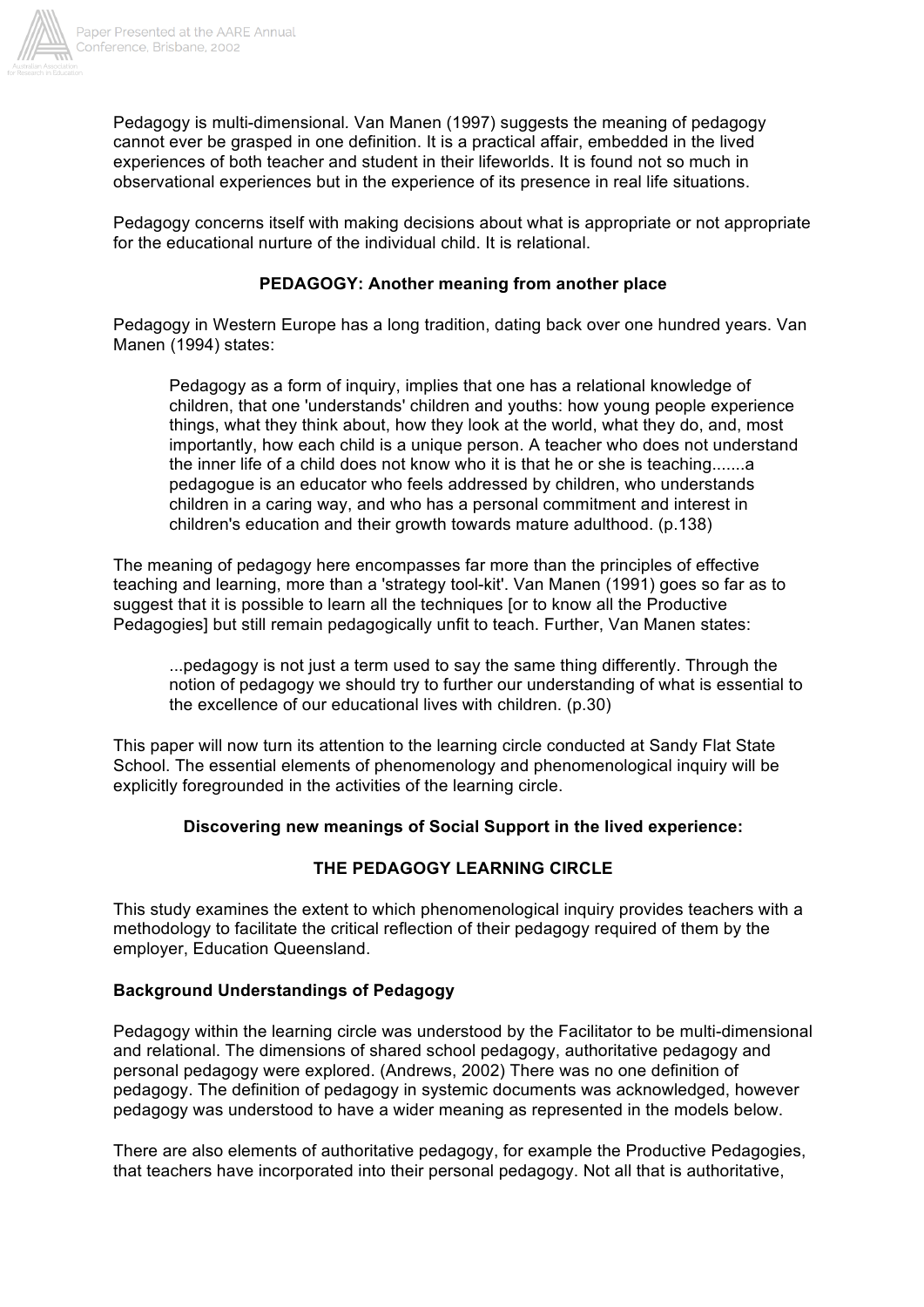

however is internalised. This is dependent upon alignment with personally held beliefs and values around learning and teaching.

Teachers participating in the learning circle had engaged with the Productive Pedagogies and therefore had an authoritative pedagogy framework to draw on for reflection. They had also individually engaged in the process of developing shared school pedagogy. Thus they also had the beginnings of a school specific framework to work within. Throughout the months of this work, a common language and a shared understanding of pedagogy was developing.

This process mirrors the development of the Dimensional Pedagogy (3-DP) component of the IDEAS process (Crowther, Andrews, Lewis & Dawson, 2001) which has been embraced by over one hundred state schools in Queensland with similar stories of enhanced understanding and capacity for reflection on pedagogy.

The above model however did not provide teachers with a *methodology* for reflection using the frameworks either developed at school or provided systemically.

## *Model 2: Teacher as whole being reflecting on pedagogy*

## **Evaluation Focus:**

*Is the methodology of phenomenological inquiry cognitively accessible for classroom teachers?*

*Is it practical? Will teachers engage with it?*

*Will teachers be able to peel back the layers of influence? Reduce their thinking to find new meaning?*

*Would phenomenological inquiry provide a 'way in' for critical reflection of pedagogy?*

*Could this methodology have wider application beyond the learning circle?*

#### **Learning Circle Context**:

All teachers that had participated in the Productive Pedagogies were invited by letter to join the learning circle. Of the sixteen teachers, nine expressed interest, six made a commitment.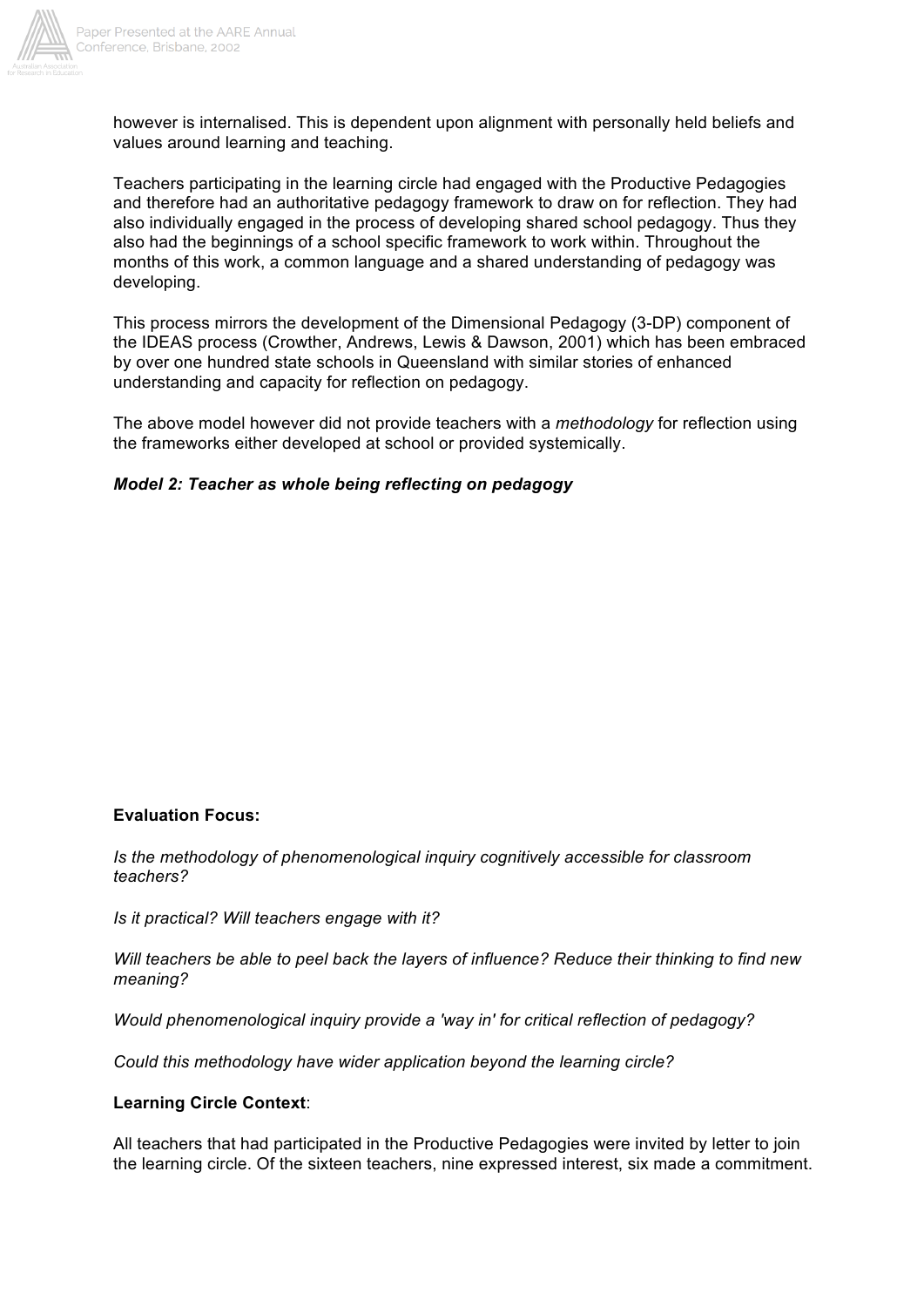

Those that didn't join were elsewhere committed in the school. They expressed regret. One teacher discontinued very early. The five remaining teachers taught in years two to four.

The learning circle met weekly for 45 minutes during the lunch break, in the Conference Room housed in the Administration block. Teachers were given a notebook to record their writing and a pen with which to write. Though small, the gesture of providing a colourful notebook and coloured pen oriented teachers positively to the forthcoming tasks. They were valued. Writing tasks were completed between meetings.

The Productive Pedagogies modules had been facilitated in Term 3. The circle commenced work in Term 4 and is ongoing. Developing shared school pedagogy also commenced in Term 4 and is also ongoing.

The learning circle facilitator was an active participant in all activities of the circle and was also the insider evaluator. The reported findings are from her perspective.

#### **Methodology: Exploring the Lived Experience**

Van Manen's (1997) suggested structure for hermeneutic phenomenological inquiry was adopted. Throughout the stages of the inquiry the Facilitator supported the teachers with both readings and explanations of the elements of phenomenological inquiry in 'user-friendly' terms. It was considered more beneficial to be practically oriented than to have the group members distracted [or turned off] with terminology.

The first stage was to agree on the phenomenon that was of interest to all in the group, something all wondered about. The elements within the dimensions of the Productive Pedagogies were adopted as the themes or 'structures' within the lived experience that were to be explored. Using them as the authoritative framework for our exploration into the lived experience would further the understandings gained by engaging in the Modules.

Each teacher could identify with and share an anecdote of the phenomenon of **social support**. It was situated in the **lifeworld** of all participants. This phenomenon was selected as a positive place to begin exploration of the lived experience.

Situated within the dimension of Supportive Classroom Environments, this element aligned with a developing platform of the Shared School Pedagogy - ' risk taking in a safe and secure environment'.

*What was social support? What did it personally mean to be socially supported?*

*What did it look like? Feel like? What was it like for me?*

*Did it mean the same for teachers and students?*

Each teacher could identify with and share an anecdote of this phenomenon. It was situated in the **lifeworld** of all participants. This interrogation was quite different to identifying and knowing an element by definition as had been the experience of the Productive Pedagogies modules.

Secondly, teachers wrote of a **lived experience** when they either felt supported in their learning or not supported. This was a personal description. While teachers could not describe support as experienced by their students [only their students could describe this], they could relate to their own lived experience. Teachers were encouraged to make the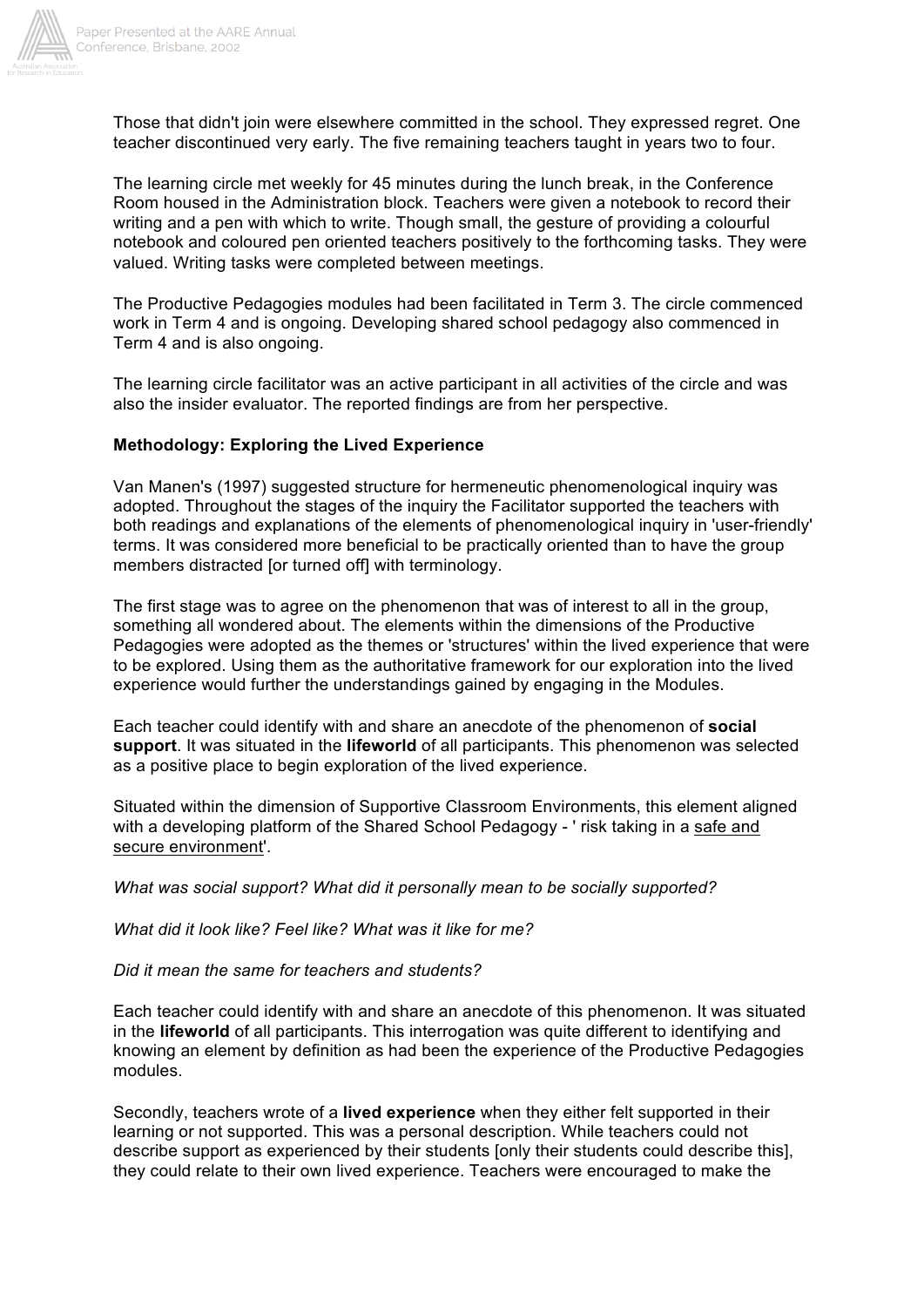

narrative rich with as many of the feelings and perceptions that they experienced at the time. They were to bring the notion of support into **consciousness**. To **intentionally** recall the event of being either supported or not in a learning situation. They were to answer *What did support mean for me?* This was the phenomenological writing particular to this methodology.

As teachers returned to the Learning Circle, the lived experiences were shared. It was time to **reflect**, to engage in the **process of reduction**. *How much of this lived experience had to do with the contextual aspects (time, place, people, emotions), how much with prior knowledge of theories of learning and finally how much did it have to do with beliefs and values personally held?* This was the third stage in our inquiry process.

Finally, the **essence** of the lived experience, the new meaning previously tacit, was discovered. The phenomenological meaning referred to previously in this paper had been found in these narratives.

## *How did these newly discovered meanings of support impact on personal pedagogy?*

Teachers again returned to their lived experience only this time within the lifeworld of their current classroom. They chose either a student or an incident / conversation / event with a student (what Van Manen refers to as pedagogical moments) to again describe the lived experience, producing a rich text. The process of sharing, reflective reduction and finding the essence of the phenomenon of support within the lived experience was repeated.

These meanings were compared with those of our previous inquiry.

This second inquiry was directly related to personal pedagogy and implications were explored.

Finally, teachers were to synthesise their two lived experiences to produce a **phenomenological text** to communicate to others the meaning of support for a learner. This was to be a text rich in metaphor and imagery to communicate the feelings of support that often cannot be conveyed in a retelling.

## **Findings: Discovering new meaning within the lived experience.**

Findings were drawn from narratives of the lived experiences produced in the learning circle, facilitator / evaluator observational notes, survey completed by participating teachers and literature sources.

In keeping with the focus of the evaluation, findings will be organised by the following:

- Teacher engagement;
- Reflective practice;
- A 'way in' for critical reflection of pedagogy.

## **Teacher Engagement**

Motivation to join the Learning Circle was significant with nine of the group of sixteen [Productive Pedagogies Modules] expressing intent to join. Nine would have been a large group given the time constraints we were working within, so the final five teachers plus faciliator made for a workable group of six. These teachers were keen to engage in new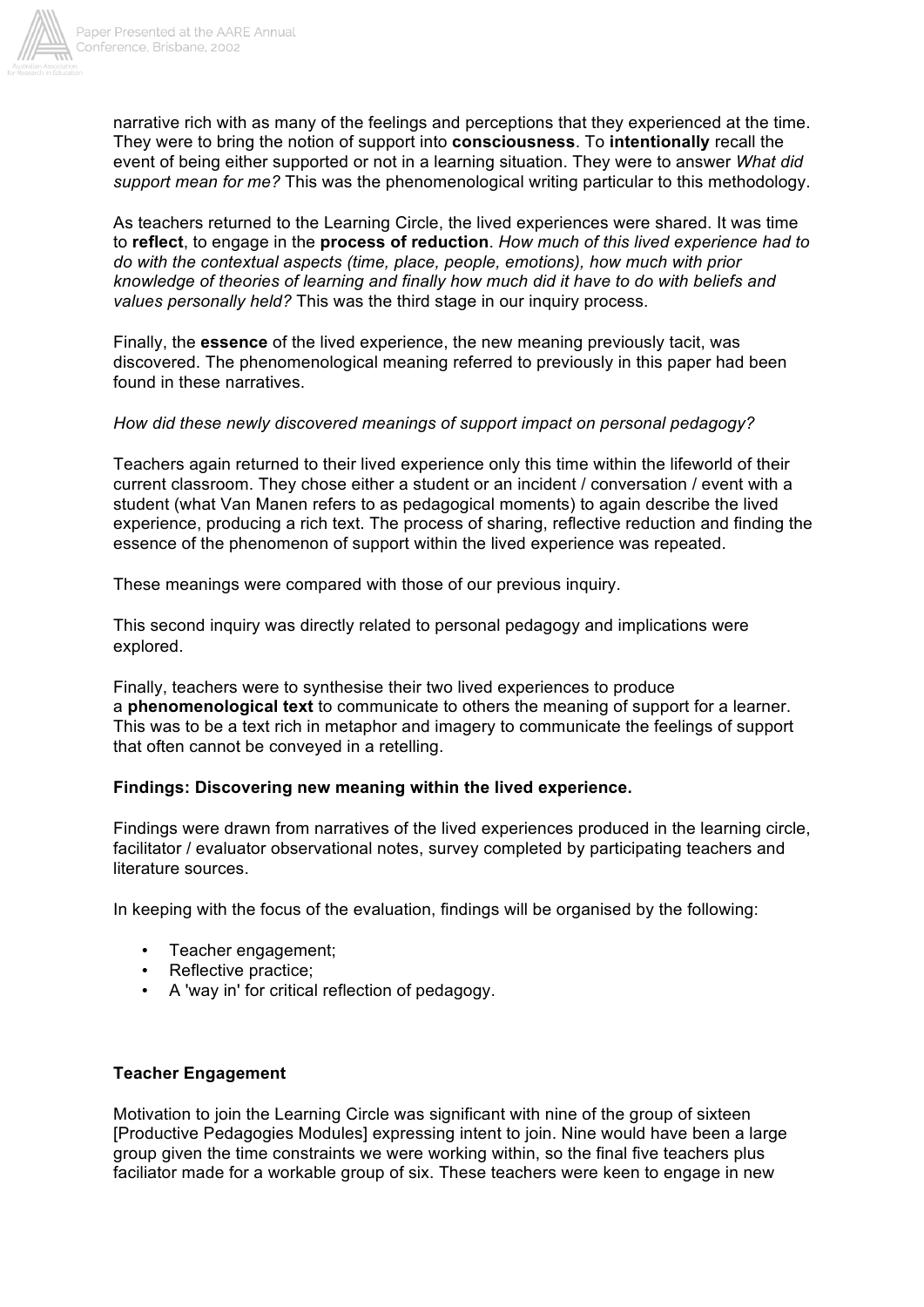

learning. They had never heard of phenomenology or phenomenological inquiry. The decision was made after the first two sessions to keep the learning circle within the lifeworld of the school [practical] as opposed to the university [academic]. There was a tension for the facilitator as evidenced in these recorded observations:

[following two sessions where teachers had received readings on the 'Language of Pedagogy' and 'Reflective practice of Lived Experience' - one reading per session]

*"Too heavy - I'm struggling - too theoretical - I thought this was going to be practical and related to my classroom". Open, honest sharing at the beginning of our circle today. Three of the five are not feeling comfortable. When I reassured them that today we would talk and share and find meanings in our descriptions of lived experiences, there was a sense of relief. This was really important feedback for me ........The dilemma is - to what extent do teachers need the context and background knowledge concerning relational pedagogy, the lived experience and the methodology they will engage in? Is this what Cuttance (2001) talks about when he says that teaching for the 21st C will need to become more intellectual? (28th October, 2002)*

Once focus for the learning circle shifted from the theory to the practical, the engagement of the teachers was positive. While they did need some background knowledge to frame the work to be done, this had to be balanced, remembering that the work of phenomenological inquiry is always practically oriented.

> ...theory without practice is for geniuses, practice without theory is for fools and rogues, but for the majority of educators the intimate and unbreakable union of both is necessary. (Langeveld quoting Gunning, 1979, cited in Van Manen 1996)

Motivation and engagement remained high.

*It continues to amaze me that the teachers in the circle are fully engaged. They take notes, do their weekly tasks and promptly arrive to share. This is Term 4 and we've been talking pedagogy for three months now and they haven't switched off. Could it be because this work is fairly and squarely placed within their circle of influence within their lifeworld? (facilitator observations)*

Terminology was not laboured while working through the stages of phenomenological inquiry. Knowing [or not knowing] the definitions of the elements of phenomenology didn't affect the extent to which teachers engaged in the process in these initial stages, or the new meanings that were discovered. All elements were addressed and all stages of phenomenological inquiry were engaged in. The sophistication to which engagement took place was not high given that this was a novice group. This was particularly true regarding the narratives that were written. Were these quality examples of phenomenological text, as described by Giorgi and Van Manen? Probably not, but that was not the intent. The purpose for the learning circle was to ascertain whether this methodology had potential to engage teachers in 'in here' personal reflection.

Teacher comments on the survey completed after week four were unanimously positive.

*It is good to share ideas with others. Sometimes we get bogged down in the day-today and opportunities to learn from [lived] experience are lost.*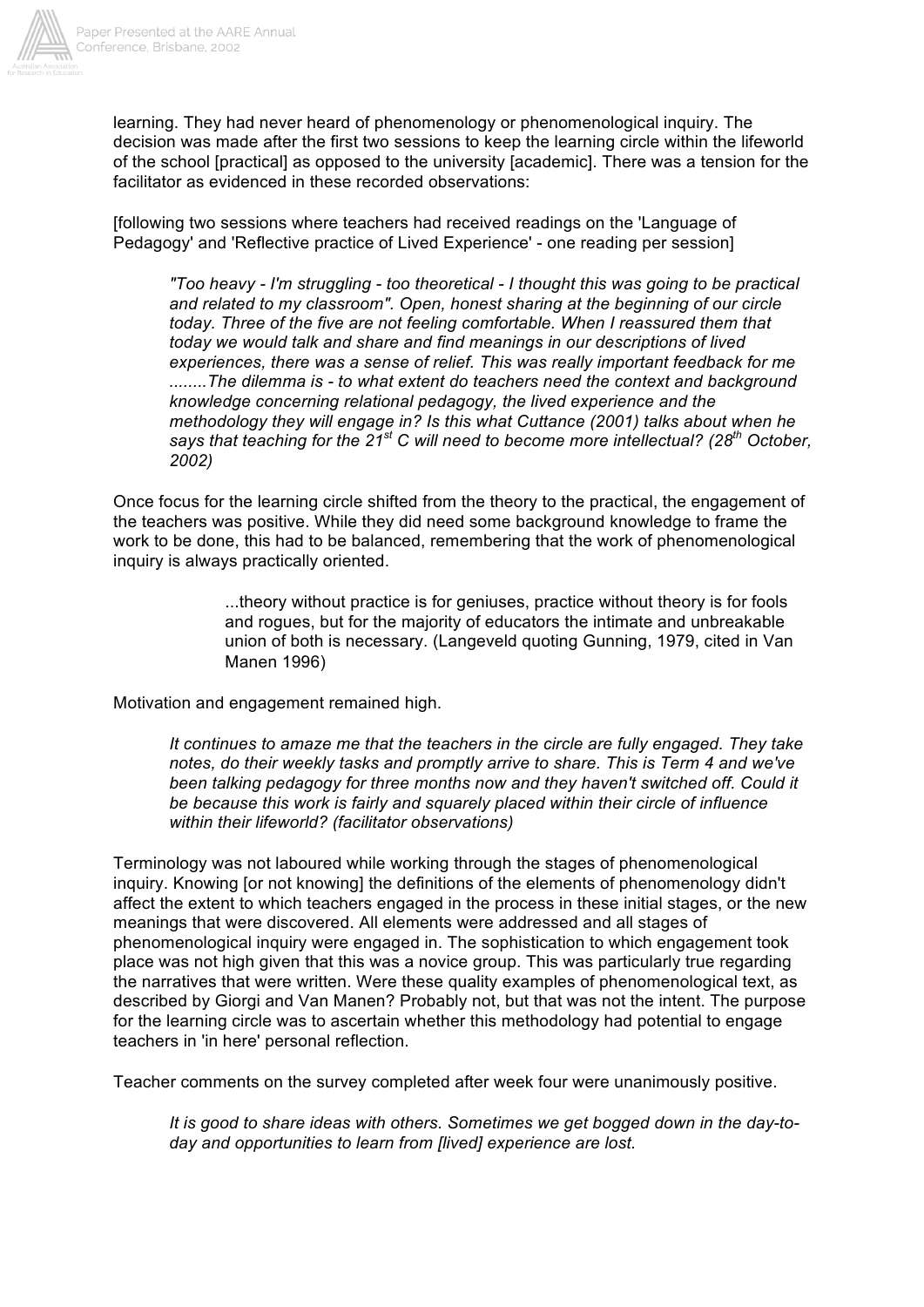

Multi-layered meaning was evidenced in the discussion of the learning circle as teachers spoke of pedagogical moments in their unique classrooms. This was no longer distant 'out there' talk, it was intimate 'in here' sharing of students with names in real situations. As teachers shared their lived experiences of social support, it became evident that each participant brought a different dimension of the meaning of social support to the group. Collectively they produced a new set of meanings never before assembled, not because they were revolutionary concepts, but because this unique group of teachers had brought them to consciousness. *(see Table 1)*

### **Reflective Practice: Reduction**

There was initial reticence by some teachers as to whether this learning circle would meet their needs. The reflective demands seemed too academic, not practical for a busy classroom teacher.

#### *At first I felt the learning circle was a little too theoretical but it became more practical.*

Indeed, engaging in the reduction process did not come naturally. It was not tacit. It was difficult. There was much thinking and rethinking and asking for confirmation of each other. It required reflection beyond the superficial 'this is what happened and this is what I think'.

When asked whether the peeling away of layers of influence had helped them to find new meaning to the phenomenon [social support], four of the five agreed and one strongly agreed. When asked whether exploring their own lived experience had helped them reflect on its meaning for their students, again three of the five agreed and two strongly agreed.

When asked whether writing the narratives had triggered deep reflection, one teacher commented that she had found it very worthwhile to push through the 'too busy' mentality to produce the narrative text. Having to compose the text, she said, required much deeper thinking than participating in discussion. This had surprised her.

After acknowledging the social-cultural context within which the lived experience took place, teachers could then go beyond that first layer of reflection to consider meanings they were not earlier conscious of. For example, it was only when writing the narrative of her feeling of support as a primary student that one teacher became conscious of the impact of personal sharing to make lessons interesting- this teacher had shared her life experiences with her students. This is known as the element of Narrative in the Productive Pedagogies. While this teacher had engaged with the Productive Pedagogies, it was when this element was brought to consciousness in her lived experience that she could identify it within her personal pedagogy and link it to relationship and social support.

These meanings were present within the non-cognitive knowledge of the teacher, waiting to be drawn into consciousness. (Van Manen, 1997).

Teachers expressed that the intimacy of the small group allowed for deeper levels of sharing and encouraged deeper levels of reflection. Though the reflective process was difficult, and engagement was not at a sophisticated level, it was not without reward. As the group worked at peeling back the layers of influence, new meanings emerged. Each teacher could identify the essence of social support within the narrative of their lived experience. Collectively they formed a new body of meaning not explicit before.

#### *Table 1: Compare and contrast Meanings of Support*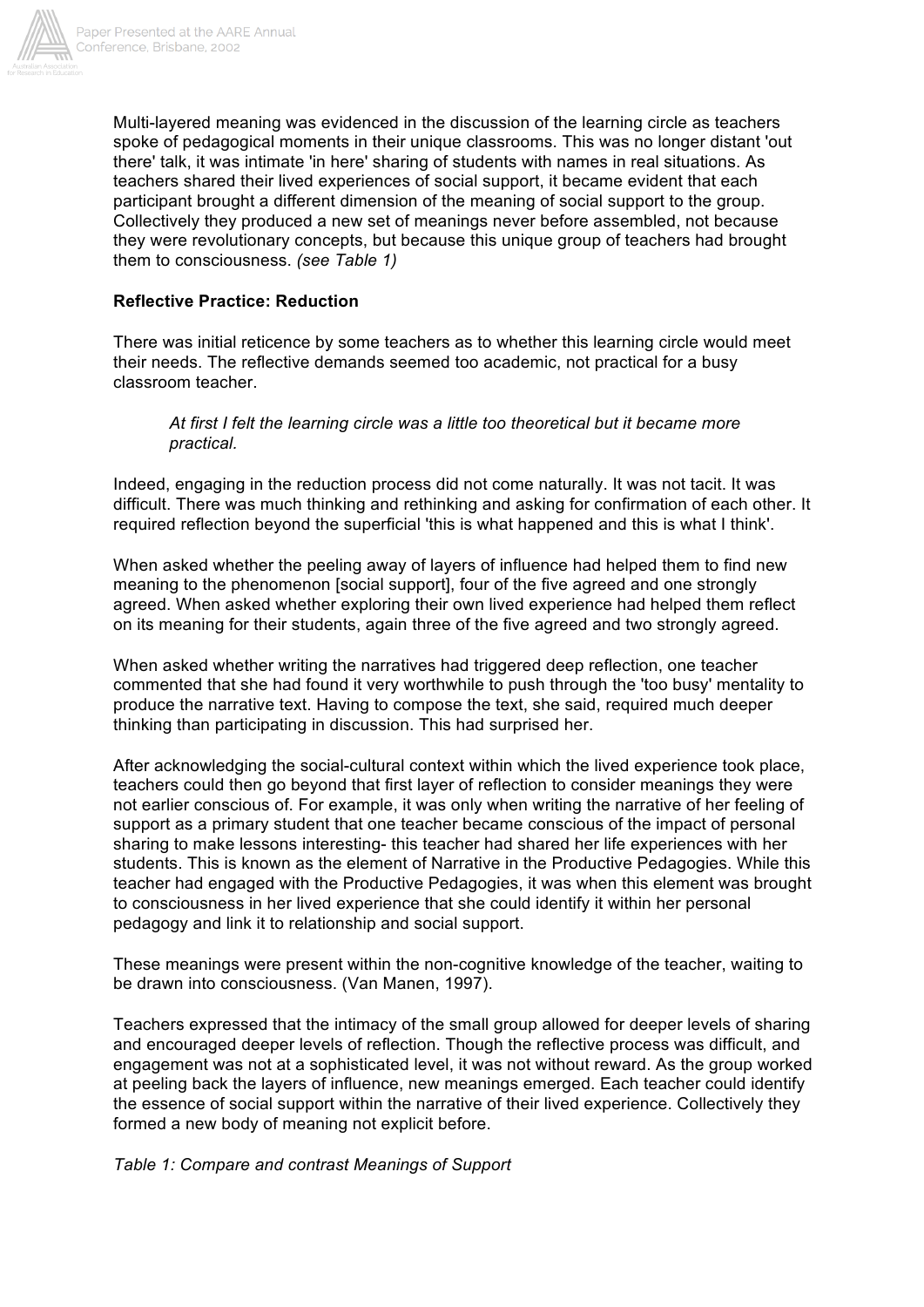

| Productive Pedagogies definition                                                                                                                                                                                                                                                                                                                                                                                                                                                                                                                                                                                                                                                                                                                                                                                  | Essence of Social Support as evidenced in                                                                                                                                                                                                                                                                                                                                                                                                                                                                                                                                                                                                                                                                                                                                                                                                                                      |
|-------------------------------------------------------------------------------------------------------------------------------------------------------------------------------------------------------------------------------------------------------------------------------------------------------------------------------------------------------------------------------------------------------------------------------------------------------------------------------------------------------------------------------------------------------------------------------------------------------------------------------------------------------------------------------------------------------------------------------------------------------------------------------------------------------------------|--------------------------------------------------------------------------------------------------------------------------------------------------------------------------------------------------------------------------------------------------------------------------------------------------------------------------------------------------------------------------------------------------------------------------------------------------------------------------------------------------------------------------------------------------------------------------------------------------------------------------------------------------------------------------------------------------------------------------------------------------------------------------------------------------------------------------------------------------------------------------------|
| Social Support                                                                                                                                                                                                                                                                                                                                                                                                                                                                                                                                                                                                                                                                                                                                                                                                    | the Lived Experience                                                                                                                                                                                                                                                                                                                                                                                                                                                                                                                                                                                                                                                                                                                                                                                                                                                           |
| Social support is present in classes where<br>the teacher supports students by conveying<br>high expectations for them all. These<br>expectations include the following:<br>a. that it is necessary to take risks and<br>try hard to master challenging<br>academic work;<br>b. that all members of the class can<br>learn important knowledge and skills;<br>and<br>c. that a climate of mutual respect<br>among all members of the class<br>contributes to achievement by all.<br>Mutual respect means that students with<br>less skill or proficiency in a subject are<br>treated in ways that continue to encourage<br>them and make their presence valued. If<br>disagreement or conflict develops in the<br>classroom, the teacher helps students<br>resolve it in a constructive way for all<br>concerned. | The following meanings of support were<br>evidenced in the lived experiences of our<br>Learning Circle.<br>To be passionate about teaching<br>To make allowance for individual<br>response<br>To have respect for children and<br>$\bullet$<br>their capabilities<br>To be positive<br>$\bullet$<br>To take time to know and care for<br>the learner as an individual<br>To trust the abilities of the learner<br>To encourage the learner to<br>٠<br>challenge the comfort zone<br>To make lessons interesting through<br>$\bullet$<br>personal narrative - to share of self<br>To have a quiet manner - not to yell<br>$\bullet$<br>To recognise the learners effort and<br>$\bullet$<br>praise the learner indiscriminately<br>To develop relationship<br>To challenge<br>To balance the sensibilities of public<br>$\bullet$<br>and one-on-one relational<br>interactions. |

This new meaning was the result of a novice group, a group acknowledging their fledgling skills of phenomenological inquiry, and yet the new meanings discovered had provided a 'way in' to their personal pedagogy. They were able to contemplate which actions/decisions were appropriate for the social support of the child for whom they held pedagogical responsibility.

Time constraints in the learning circle became an issue as the Term progressed and trust developed within the group.

Teachers wanted to share and talk about their lived experiences in their classrooms. One teacher commented that she no longer felt alone with particular concerns about the students for whom she held pedagogical responsibility.

*Good to get to know others and feel better about your own experiences as a teacher, when it happens to others also....not alone.*

*Tends to go too quick, but is best to do at lunch and not after school*

Acknowledging that most learning circles run for up to two hours, the forty-five minutes teachers willingly gave in their lunchtime was only half of that. After school or before school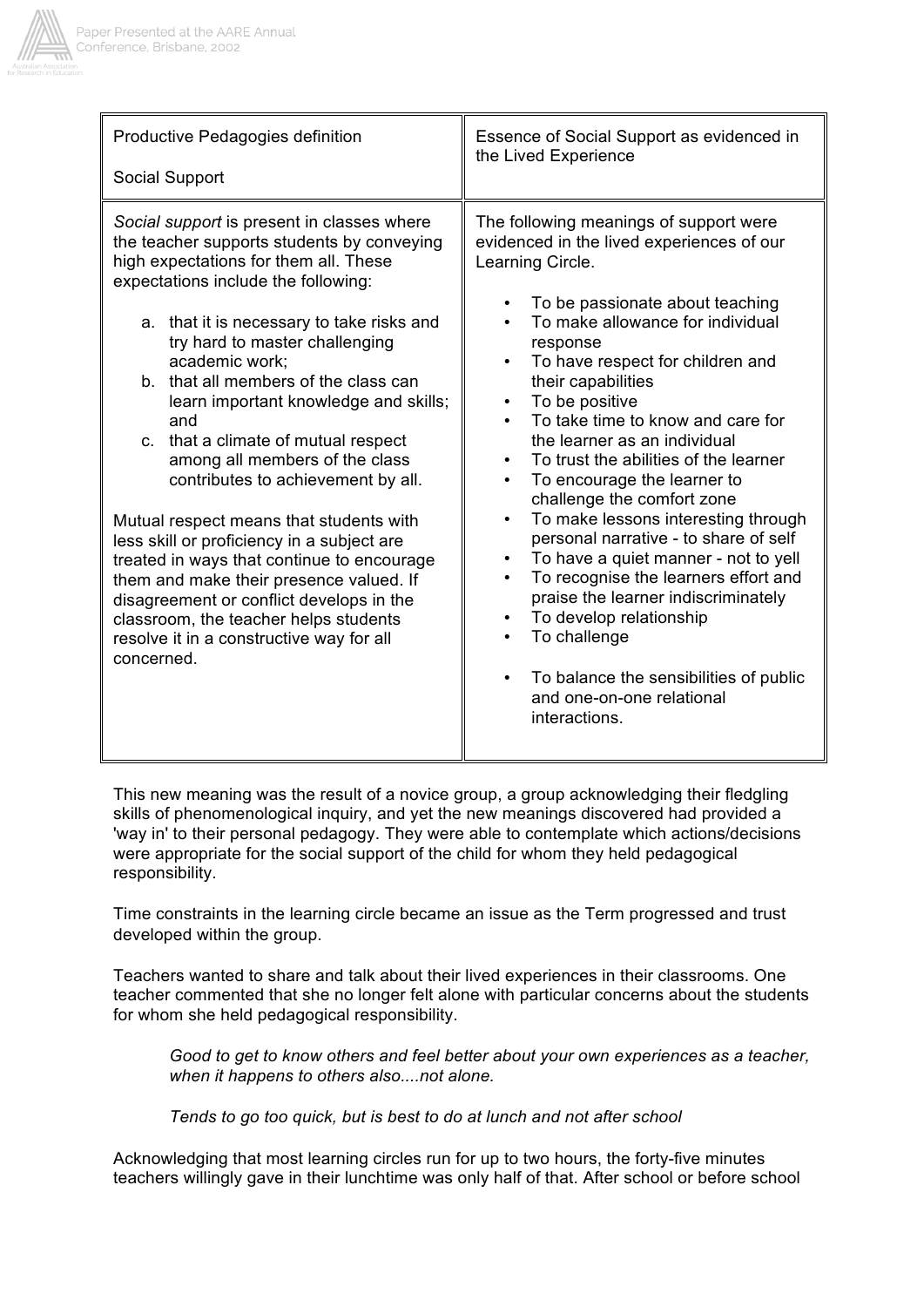

was not possible [too many meetings, too tired] and there were no financial resources to provide teacher release during school time.

It could be argued that given more time, more significant evidence of the depth and breadth of reflection could have been gathered.

## **A 'way in' for critical reflection of pedagogy**

As teachers shared their lived experiences we experienced what Bollnow, the German philosopher, calls "the phenomenological nod". There were nods of agreement with the essence of the lived experience as described from within the lifeworld of another. Sometimes there were gaps - what was the essence for one was not exactly the essence for another - yet they became meaningful as they brought to consciousness other aspects of the meaning of social support for the rest of the group. They were also meaningful because they had come from the personal lived experience of those in a trusted and respected collegial group. One teacher commented,

#### *It is interesting that many ideals [essence] of ours appear to be the same although our lived experiences are not.*

There were times of 'wow, that's so true - I've never thought of that'. One teacher, quiet by nature, related in her narrative of support that one of the ways she felt supported was by a quiet gentle manner. The teacher she wrote about had had great impact because he had not yelled, but had respected all children. She shared that yelling jarred her sensibilities even if she wasn't the one being yelled at. This sharing provided a 'way in' for the facilitator to reflect

*...I've never considered that the loudness of my voice could be jarring a child in my class. I've always thoughtfully considered the impact of a loud voice on the child it was directed towards but never the bystanders. Is it ever O.K. to yell? Is it ever appropriate? Must keep thinking.....peel back those initial layers of feelings and emotion......I'm usually loud when I'm stressed or angry.*

While not sophisticated our narratives showed the range of experiences that had been lived in the learning circle, and the sharing of the narratives presented the richness of the experience. (Giorgi, 1997)

The conversation in the reflective sessions was rich in that it very much related to individual classrooms and personal experiences as learners. The meanings discovered in the first narratives of support (Table 1) were more descriptive, 'thicker' than the meaning given in the Productive Pedagogies manual. Indeed what these teachers had discovered could not be observed by visiting classrooms. These meanings had been integrated into their pedagogy. They had been stored as significant, being gleaned from their lived experience with esteemed teachers, and had then been carried for ten to twenty years.

Describing these lived experiences, engaging in narrative writing, provided the 'way in' to their current personal pedagogy. The conversation of the learning circle was around 'what I do in my class for, or in my dealings with, this student'. This was particularly evident in the second lived experience narratives. *(see Appendix I )*

It is important to reiterate that the meanings discovered were not new as in never existed before, but they were new in that they hadn't been drawn to consciousness before (Burch, 1989). They were meaningful for this group of teachers, in this context, working with their particular students. The meanings were true for the group.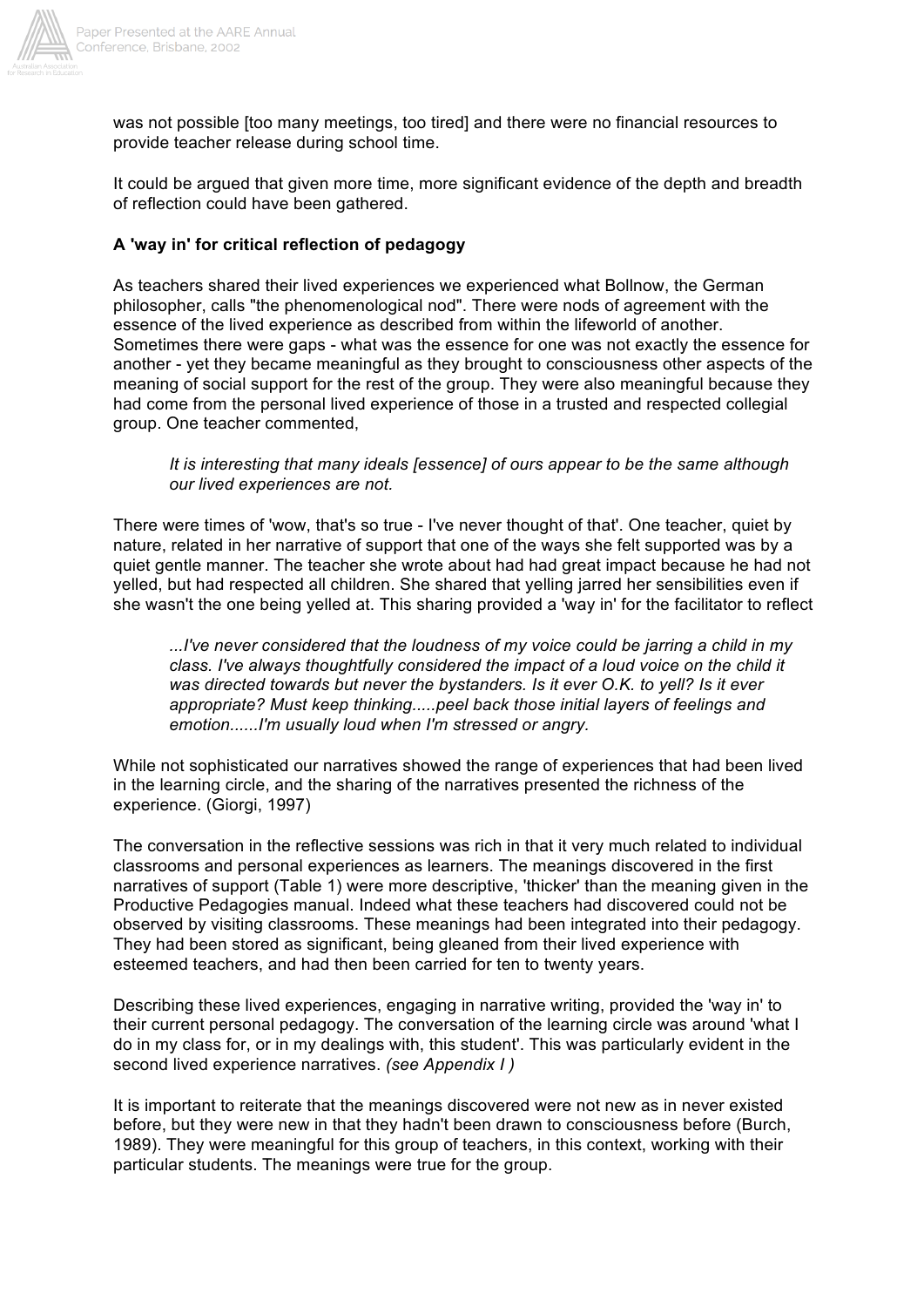

The meanings are not set up as authoritative. The Productive Pedagogies are acknowledged as authoritative pedagogy. When teachers engaged in the Modules however, the definitions and meanings were objects to be moved around on a mix and match matrix, they remained 'out there'.

Developing Shared School Pedagogy had given teachers the opportunity to move a little closer 'in' as they shared their successful practice with colleagues. While all agreed that *risk taking in a safe and secure environment,* was a distinctive aspect of shared pedagogy at Sandy Flat S.S., it nevertheless remained 'out there' for the individual teacher in terms of critical reflection, as the process was collective. It focused on the whole school as opposed to the individual.

In going to the lived experience, within the teacher's lifeworld, the element of social support became lived. It moved from 'out there' to 'in here', it was now part of the teacher, their student(s) and their classroom. They could now reflect deeply on their practice. As they did so, teachers came to develop a broader understanding of pedagogy. The integral role of relationship was found in each narrative, embedded in the meanings of support. Pedagogy was relational. All aspects of the teacher, as whole being in their lifeworld, had impact on their pedagogy. *(see Appendix II)*

## **Implications for the Future**

## **Sandy Flat State School**

The Pedagogy learning circle is a work-in-progress. The teachers involved have expressed a desire to continue with the process into 2003. They are keen to continue to use the methodology of phenomenological inquiry to further reflect on the remaining elements of the Productive Pedagogies. Those teachers who could not participate this Term have expressed desire to join the learning circle next year.

New insights and newly discovered meanings for elements of pedagogy, within the lived experience of teachers at Sandy Flat, will be shared with teacher colleagues.

The Leadership Team of Sandy Flat S.S. have been encouraged by both the level of commitment and the engagement of teachers with this methodology. The findings of this first learning circle align with research from the fields of psychology and health sciences, particularly nursing, (Giorgi, 1997; Caelli, 2000; Barritt L., Beekman T., Bleeker H. & Mulderij K. 1983), supporting the notion that phenomenology provides a 'way in' for teachers to reflect on their pedagogy.

## **Education Queensland**

As a school, Sandy Flat S.S. now has a methodology to offer it's staff to facilitate critical reflection. Critical reflection of pedagogy is embedded within the systemic documents (QSE 2010, Strategic Plan 2001-2005, Curriculum Framework: Years 1-10, Destination 2010). All teachers are called upon to reflect upon their pedagogy in determining whether it is appropriate to deliver the learning outcomes necessary for the knowledge society. Phenomenology *may* be a way for other teachers in other schools to also find a 'way in' to their personal pedagogy. The writings that are the product of phenomenological inquiry may provide a new knowing for other teachers, they may produce the 'nod' that triggers reflection on aspects of personal pedagogy that had previously lay dormant in the sub-conscious. Aspects of pedagogy could be brought to consciousness through them. While not all teachers will engage in researching their lived experience, the meanings resulting from these endeavours would bring new meanings to a wider audience.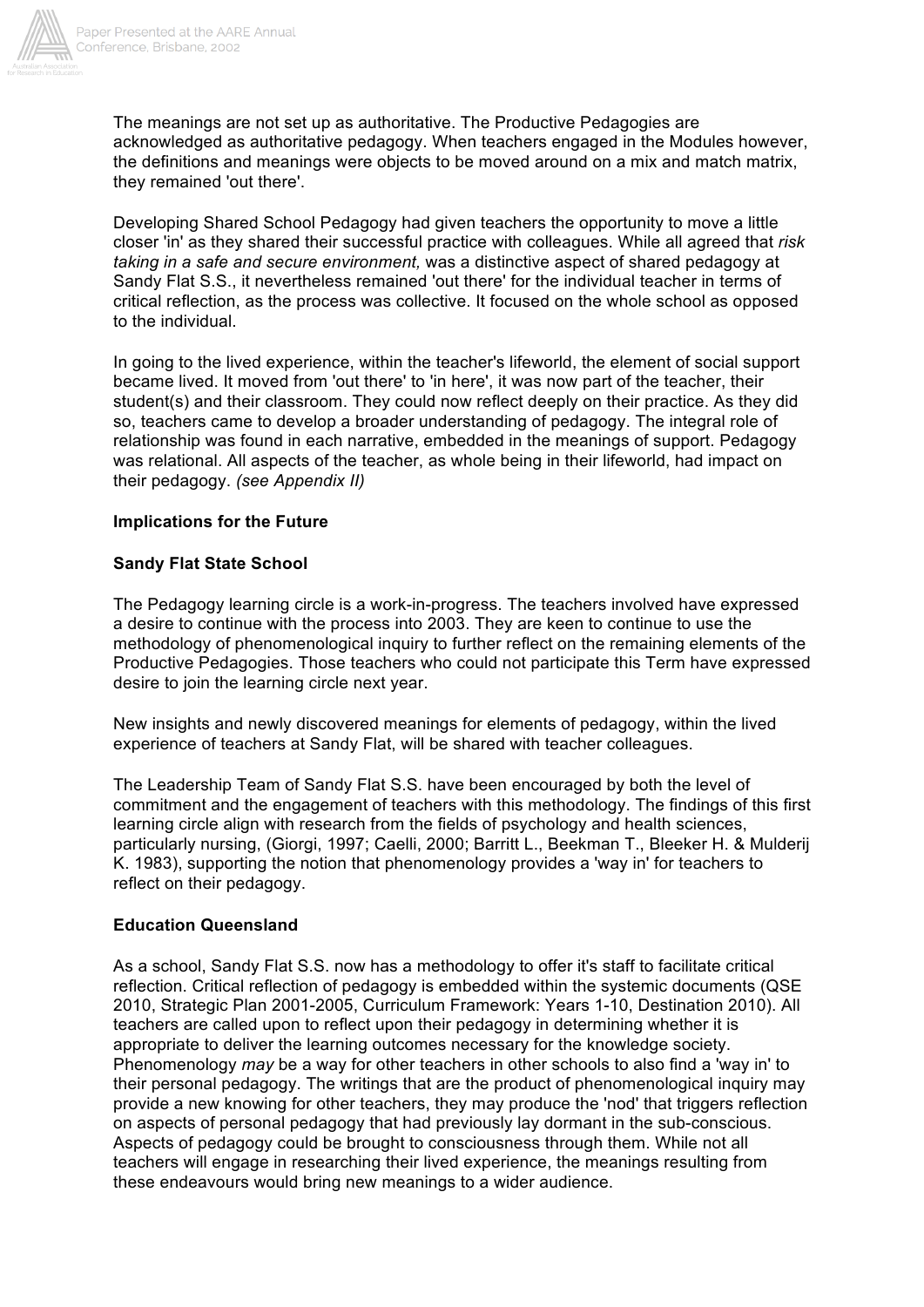

## **Conclusion**

Phenomenology and the process of phenomenological inquiry will not suit all teachers. It will not provide the answers for the pedagogical growth of the teaching profession. It is never the intention of phenomenology to provide the answers. It cannot generate systemic change. What it can do however is provide access for teachers into their lived experience as teachers in living classrooms with living children and young people. It can provide a means to critically reflect on what is done and not done in meeting the educational needs of those children and young people.

In exploring the lived experience, teachers may bring new meaning into the system, which was previously tacit. It has been suggested that it would give teaching and learning a new meaning and therefore enhance teacher professionalism.

It may not make a difference for all the forty thousand teachers in Queensland, but it has certainly made a difference for six, and for those six they now have a 'way in'. A 'way in' to the personal pedagogy that allows us to respond to the unique - the unique child, the unique self, the unique classroom. It's a little like the man walking along the shore.....

Two people are walking along the ocean shore when they notice a strange phenomenon. Scores of starfish everywhere have washed up along the sandy beach. Many are dead already, suffocated on the mucky sands under the blistering sun. Others are still pushing themselves up with their arms from the searing sands to postpone a sure death. "An awful sight" the one says, "but that is nature". Meanwhile the companion has bent down and carefully examines one particular starfish and lifts it from the sand. "What are you doing?" asks the first person. "Don't you see that doing this does not matter? Helping one won't make a difference!"

"It matters to this one," the companion simply says, and continues to carry the starfish back to the ocean waters. (Van Manen, 2002 p. 8-9)

## **ACKNOWLEDGEMENTS**

The author wishes to acknowledge: i) the personal linkage via email with Professor Max Van Manen throughout this study, and ii) the willingness of teachers to participate, their risktaking work in the Learning Circle and their permission to share reflections. Together they have made this study possible.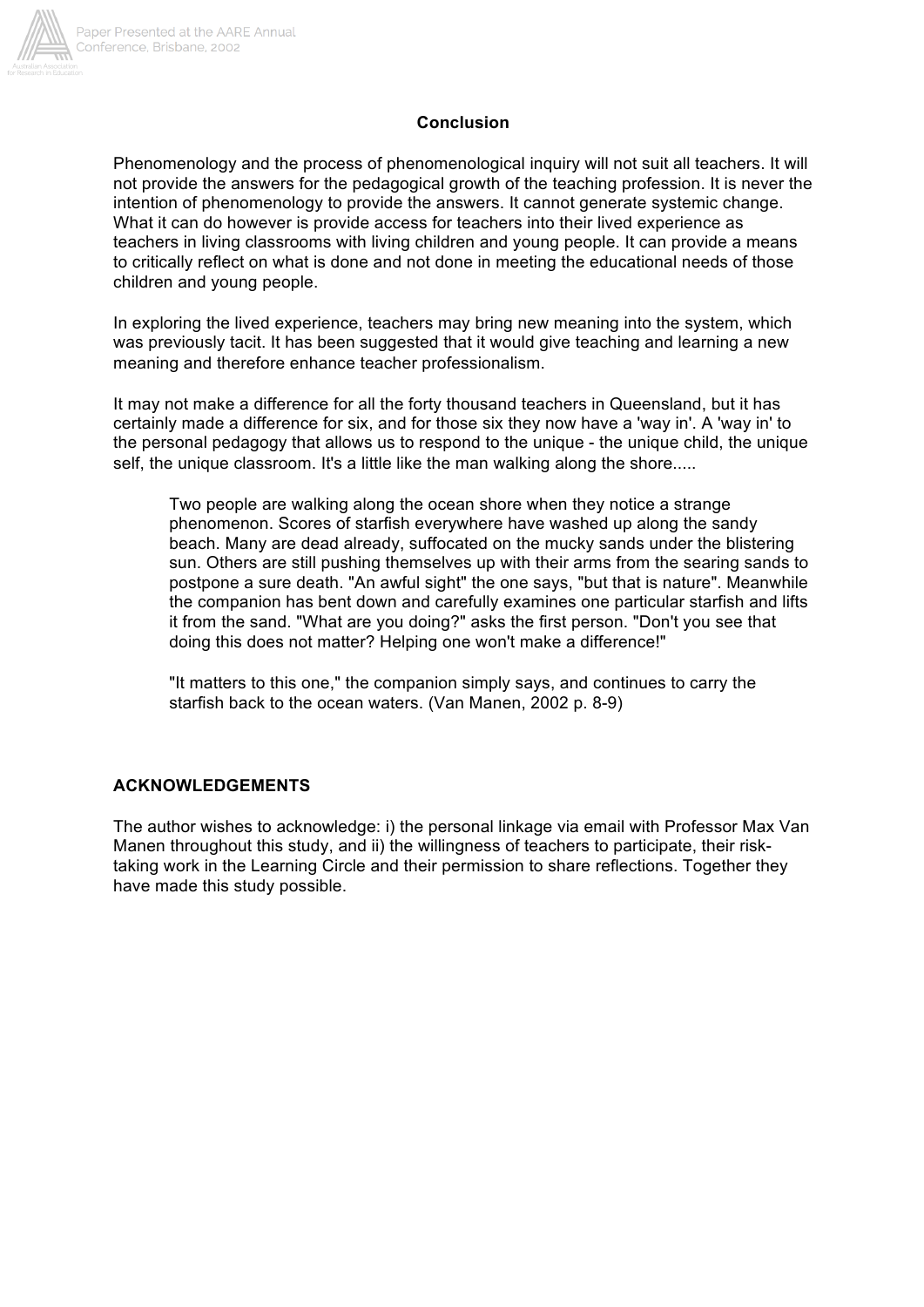

# **REFERENCES**

Andrews D. 2002, Three Dimensional Pedagogy (Private Communication)

Barritt L., Beekman T., Bleeker H. & Mulderij K. 1983, 'Analysing Phenomenological Descriptions', *Phenomenology+Pedagogy*, Vol 2. No.1, pp.1-17

Burch, R. 1989. 'Phenomenology and its Practices' *Phenomenology + Pedagogy*, Vol.7, pp. 187-217

Caelli K. 2000, 'The Changing Face of Phenomenological Research: Traditional and American Phenomenology in Nursing', *Qualitative Health Research*, Vol. 10 No. 3.

Cuttance, P. 2001, 'The Impact of Teaching on Student Learning'*, Beyond the Rhetoric: Building a Teaching Profession to Support Quality Teaching,* Australian College of Education.

Crowther, F., Andrews, D., Dawson, M. and Lewis, M. 2001. *IDEAS Facilitation Folder.* Leadership Research Institute, University of Southern Queensland. Education Queensland.

Drucker, P.F. 1994, The Age of Social Transformation, *The Atlantic Monthly*, November

Queensland Government Education Queensland 2002, *The Queensland School Reform Longitudinal Study* [CD Rom] AccessEd, Brisbane.

Education Queensland 2000, *2010 Queensland State Education*

Education Queensland 2001, *Years 1-10 CurriculumFramework for Education Queensland Schools: Policy and Guidelines.*

Education Queensland 2001, *A Guide to ...Productive Pedagogies: Classroom Reflection Manual.*

Ghaye A. & Ghaye K., 1998, *Teaching and Learning through Critical Reflective Practice,* David Fulton Publishers, London.

Giorgi, A. 1997, 'The Theory, Practice and Evaluation of the Phenomenological Method as a Qualitative Research Procedure', *Journal of Phenomenological Psychology*, Fall, Vol 28. Issue 2 pp. 235- 261

Griffiths, M. & Tann, S. 1992, 'Using reflective practice to link personal and public theories', *Journal of Education for Teaching*, vol. 18, no. 1, pp.69-84.

Hargreaves, A. 1994, *Changing Teachers Changing Times*, Cassell, London, pp. 8-11, 32-5, 82-5.

Hargreaves, D.H. 1999, The Knowledge-Creating School, *British Journal of Educational Studies*, Vol. 47, N0. 2, June, pp 122-144.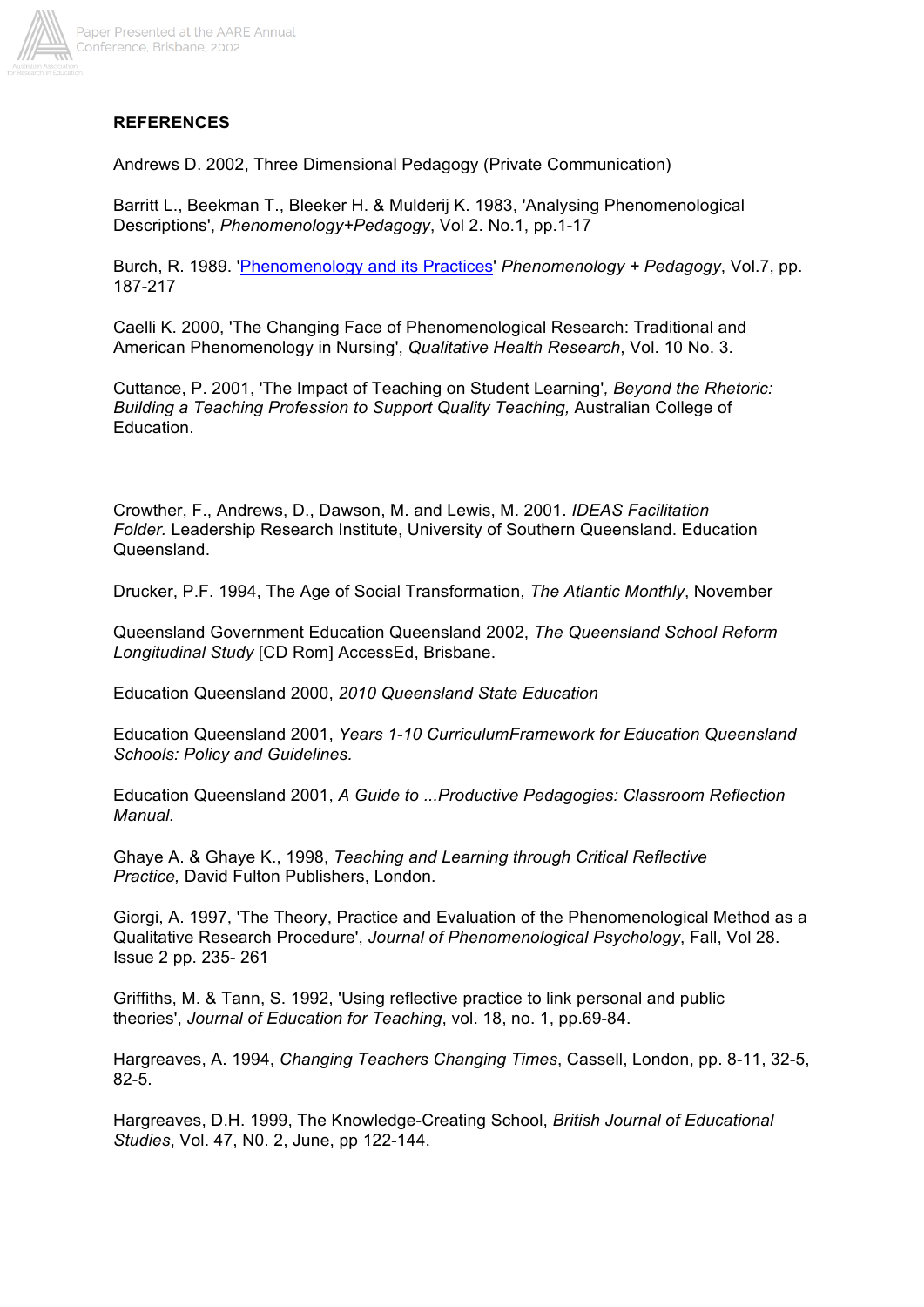

Istance D. 2001, 'Teachers, Quality and Schools in the Future: An International Perspective', *Beyond the Rhetoric: Building a Teaching Profession to Support Quality Teaching,*Australian College of Education.

Loughran, J. J. 1996. *Developing reflective practice: Learning about teaching and learning through modeling*. London: Falmer Press.

Reiman A.J. 1999, *Guided Reflective Practice,* N.C. State University, Raleigh.

Schön, D. A., 1991, *The Reflective Practioner: How Professionals Think*, Arena, London.

Ussher B. 2001, 'Reflective Practice: Evaluative Lecturers empowering Students during Teaching Practicum Interviews'. Paper presented at ATEA Conference, Melbourne Sept. 24- 26

Van Manen M. 1991, *The Tact of Teaching: The Meaning of Pedagogical Thoughtfulness,* The Althouse Press, Canada

Van Manen M. 1994, 'Pedagogy, Virtue and the Narrative Identity in Teaching', *Curriculum Inquiry*, Summer, Vol 4. No. 2 pp 135-170

Van Manen M. In Vandenberg (ed.) 1996, 'Phenomenological Pedagogy and the Question of Meaning', *Phenomenology and Educational Discourse*, Heinemann Higher and Further Education, Durban, pp 39-64

Van Manen M. 1997, *Researching the Lived Experience: Human Science for an Action Sensitive Pedagogy*, University of Western Ontario, London, Canada

Van Manen M. 2002, *The Tone of Teaching*, The Althouse Press, Ontario, Canada.

Willis P. 2001, 'The 'Things Themselves' in Phenomenology', *Indo-Pacific Journal of Phenomenology*, Edition 1, Vol. 1

Yancey P. 2001, *Soul Survivor*, Hodder and Stoughton, London.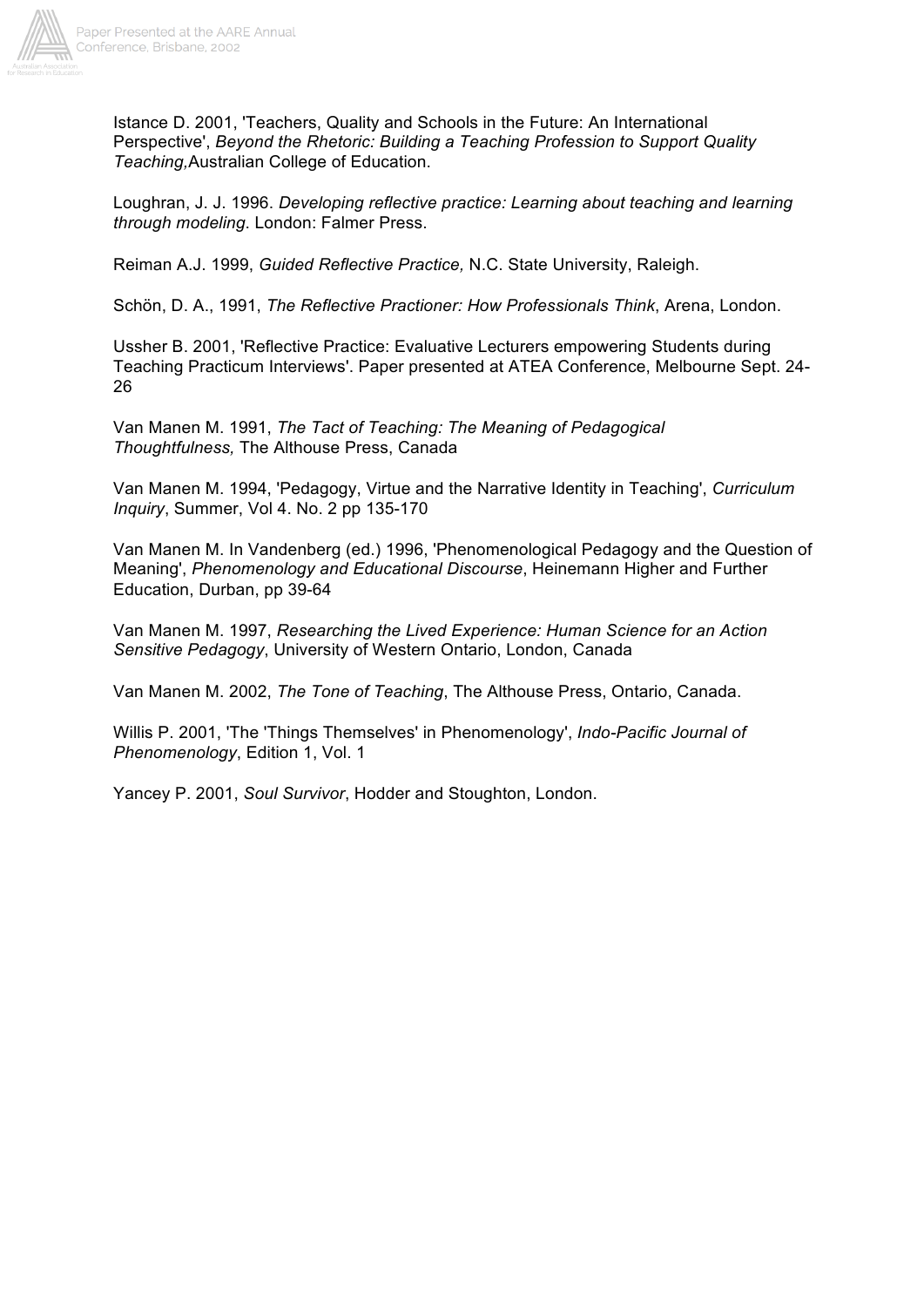

# **APPENDIX I**

## **A Supportive Moment - within a Critical Episode.**

## **A Lived Experience with Mace (Yr 6)**.

Mace runs through my Time Out duty. I call him back - "Is this O.K.? What's going on?" He says he's being chased and bullied. Two other boys arrive with a counter tale. I invite Mace to stay with me for a time and then direct him to the oval within eye-shot of the duty teacher. My Time Out duty concludes. I have another student to question about kicking Year 1 lunchboxes around. On the way I meet Mace again........

"Mace, how did the rest of lunch go?" He ignores me. "Mace..?" No response. He charges into a classroom - I pursue to see Mace hurling a full tidy tray out of the window. He has the second tray in his hands. I reach out to restrain him - he upends the tray onto the floor. I now have a firm grip on Mace's wrist and 'lead' him out of the classroom. Mace is crying. He is angry, distressed and yelling for me to let him go. He is squirming to be released.

I explain to Mace that until he can show me that he is no longer a danger to either himself or others, I will continue to restrain him. My talk is firm. I too am annoyed, probably closer to angry - if he had stopped and talked to me when I asked him to all of this may have been avoided.

I know intrinsically that yelling at Mace will do no good - it will only exacerbate the situation. I talk calmly but firmly.

Within minutes, Mace and I are negotiating the release of his wrist. Do I trust him enough? Is there any relationship between us? More importantly does he trust me? He doesn't know me! I take a gamble.......and he does a runner!!

It takes 15 minutes to find Mace again - 5 staff looking - mobiles busy!

Mace has sought sanctuary in the Jnr Boys toilet block. I go to the entry. If Mace is at the taps he will see me. I choose not to enter - I respect his 'safe place'. The talking begins. I reason with Mace, he needs to come to the Office (that's where I work and besides the toilets smell!). What he has done is not O.K., we can't forget it, however he does have his story to tell and I offer him the chance to tell it.

Mace sidles closer to the doorway of the toilets - he's afraid, he's confused, he's still very angry and he doesn't trust me yet.....he has to take a risk.....will she be true to her word?

He eventually comes with me...eventually makes it up the stairs...and sits in one of the lounge chairs in my office. I sit next to him in another chair. He begins to tell and I begin to write. I write it down as he tells it - even if it isn't what others saw - it's his story, his truth and it's important for him to see that I respect that.

It is in this experience that a very new, very fragile relationship is being forged.